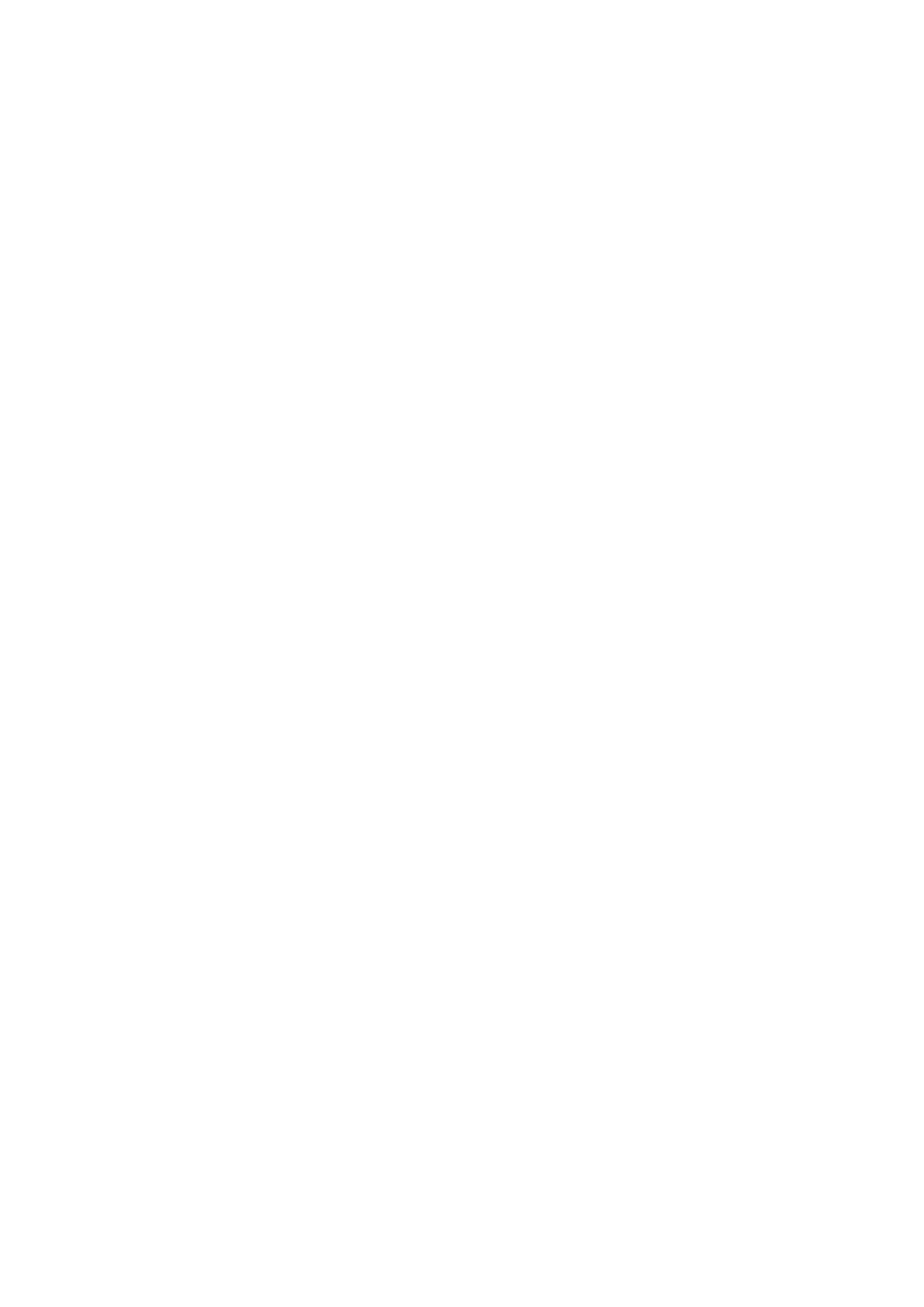# Accuracy of Annual Report 2014 and regularity of transactions of the state

### **Summary of audit results**

| What did we audit?                          | Every year the National Audit Office (NAO) audits the state's annual<br>accounts as well as the annual accounts of ministries, the Government<br>Office and constitutional institutions. Further, the NAO examines<br>whether state agencies have performed their economic transactions in<br>compliance with the most important legislation in the field: the State<br>Budget Acts, the State Assets Act and the Public Procurement Act. In that<br>context, the NAO expresses an opinion as to whether the budget acts have<br>been adhered to in the performance of economic transactions. The most<br>significant observations about omissions detected in transactions with<br>state assets and in public procurements are set out in the audit report. |
|---------------------------------------------|--------------------------------------------------------------------------------------------------------------------------------------------------------------------------------------------------------------------------------------------------------------------------------------------------------------------------------------------------------------------------------------------------------------------------------------------------------------------------------------------------------------------------------------------------------------------------------------------------------------------------------------------------------------------------------------------------------------------------------------------------------------|
| What was the scope of our<br>audit?         | In addition to the indicators of state accounting entities, the annual<br>accounts of the state contain the financial indicators of public<br>undertakings, foundations controlled by the state and the profit-making<br>state agency. Certified auditors from audit firms have audited the annual<br>accounts of these entities, and the NAO has taken their opinion into<br>account in expressing an opinion on the state's annual accounts.                                                                                                                                                                                                                                                                                                               |
|                                             | The NAO did not carry out audit procedures to check the additional<br>information about local authorities, the public sector and the government<br>sector disclosed in the Consolidated Annual Report of the State.                                                                                                                                                                                                                                                                                                                                                                                                                                                                                                                                          |
| Why is this important for the<br>taxpayers? | By auditing the state's annual accounts the National Audit Office<br>provides assurance that the accounting indicators presented to the<br>Riigikogu and the public give true information about the state's financial<br>position and performance results for the year ended and that the State<br>Budget Execution Report gives relevant information about the state's<br>revenue and expenditure and investments made at the account of this<br>revenue.                                                                                                                                                                                                                                                                                                   |
|                                             | According to the 2014 State Budget Execution Report, the revenue<br>collected by the state in 2014 amounted to 7.9 billion euros, which<br>exceeded the revenue of 2013 by 206 million euros. The expenditure and<br>investments incurred by the state amounted to 7.8 billion euros, which<br>exceeded the expenditure of 2013 by 196 million euros. In 2014, the<br>revenue exceeded expenditure by 41 million euros (NB! It is not a surplus<br>or deficit of the government sector which is calculated using other<br>calculation methods - for more information see the management report<br>within the 2014 Consolidated Annual Report of the State).                                                                                                  |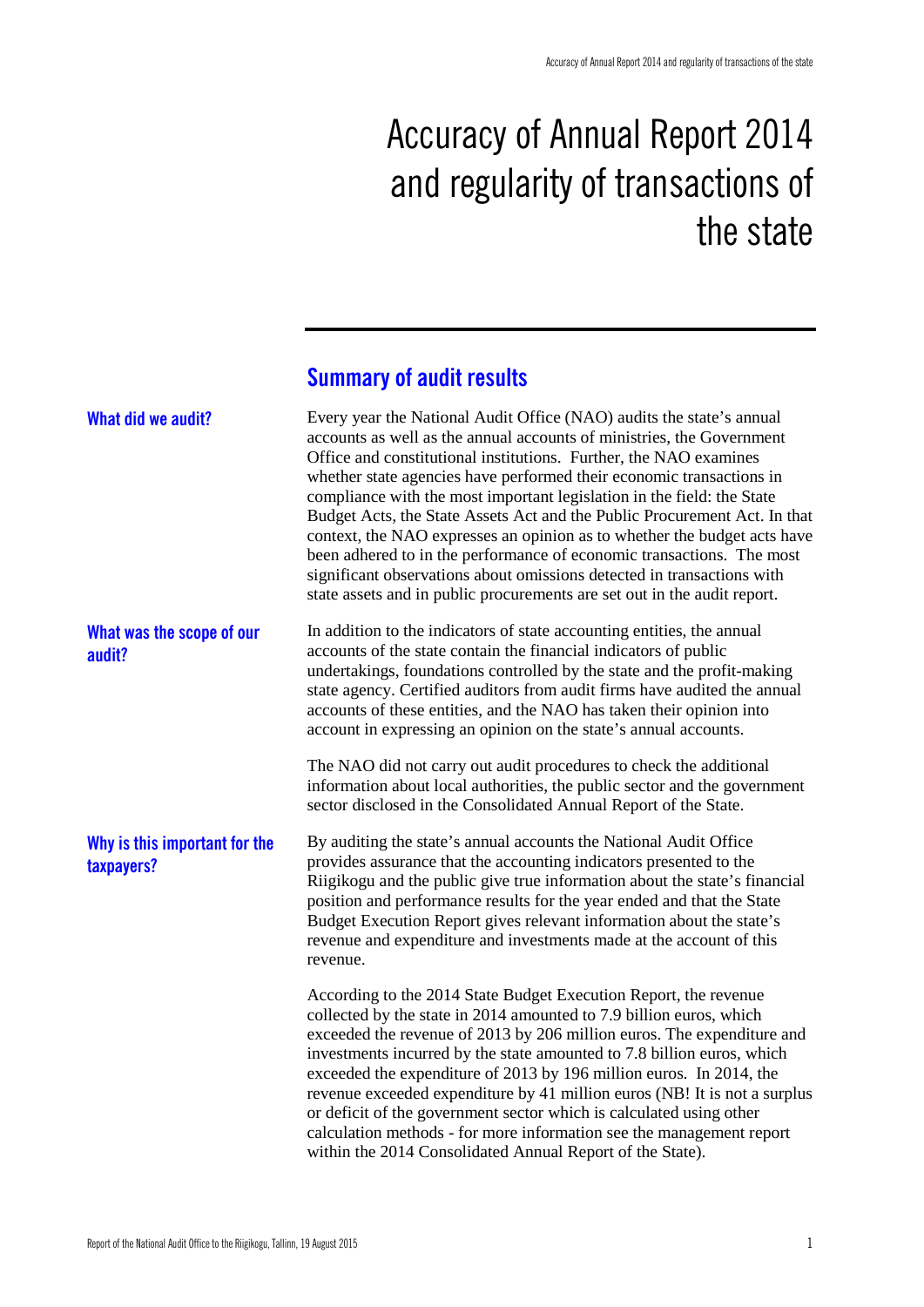According to the consolidated annual accounts of the state, the assets of the state as of 31 December 2014 amounted to 15.4 billion euros and the majority of the assets were fixed assets. Compared to the previous period, the value of assets has increased by 3 billion euros, mainly on the account of the adjustment of the discount rate use for the valuation of biological assets (state forests).

As at 31 December 2014, the state's liabilities totalled 6.3 billion euros an increase of 0.9 billion euros compared to the previous period. Longterm liabilities of 4.7 billion euros comprise the majority of liabilities and the increase in them was mainly caused by the growth of long-term pension provisions (amounting to 1.8 billion euros) and long-term loans payable (amounting to 2.8 billion euros).

#### **What did we find and conclude based on the audit?**

**The 2014 Annual Accounts of the State are correct in all material respects, which means that they give a true and fair view of the state's financial position as well as its financial performance and cash flow for the year ended.**

The accounting of state agencies, state-controlled foundations and stateowned companies is well managed in most part and the annual accounts are largely free of material errors.

**The NAO is of the opinion that the state's economic transactions were performed in all material respects in accordance with the State Budget Act, the 2014 State Budget Act and its amendment act.** This means that the NAO did not find any significant errors in the implementation of the State Budget Acts.

The main observations of the NAO are as follows:

- The state budget execution report is not sufficiently transparent for its users. Although the presentation of that report has improved, it still features shortcomings. The state budget execution report shows the funds carried forward from the preceding financial year in the column "Final budget" which makes them indistinguishable from the expenses for the accounting year. Therefore, the reader of the report is unable to learn how much money remained unused in the ministries during the preceding and the accounting year, and for what purposes it was allocated and why was it not used. The notes to the report provide no explanations either.
- The amount envisaged in the annual state budget for financing the core activities of the Ministry of the Environment do not reflect completely the amount of money spent on the Ministry's activities, because core activities are annually financed on project basis from the Environment Investment Centre as well.
- Year by year, the number of state agencies which inaccurately plan revenue and expenditure in the budget and incorrectly determine the economic substance of transactions has decreased. The NAO ascertained that some state agencies had incorrectly determined the economic substance of transactions and made investments from the funds designed for management expenses, and the other way round. Such irregularities were most abundant within the government area of the Ministry of Culture.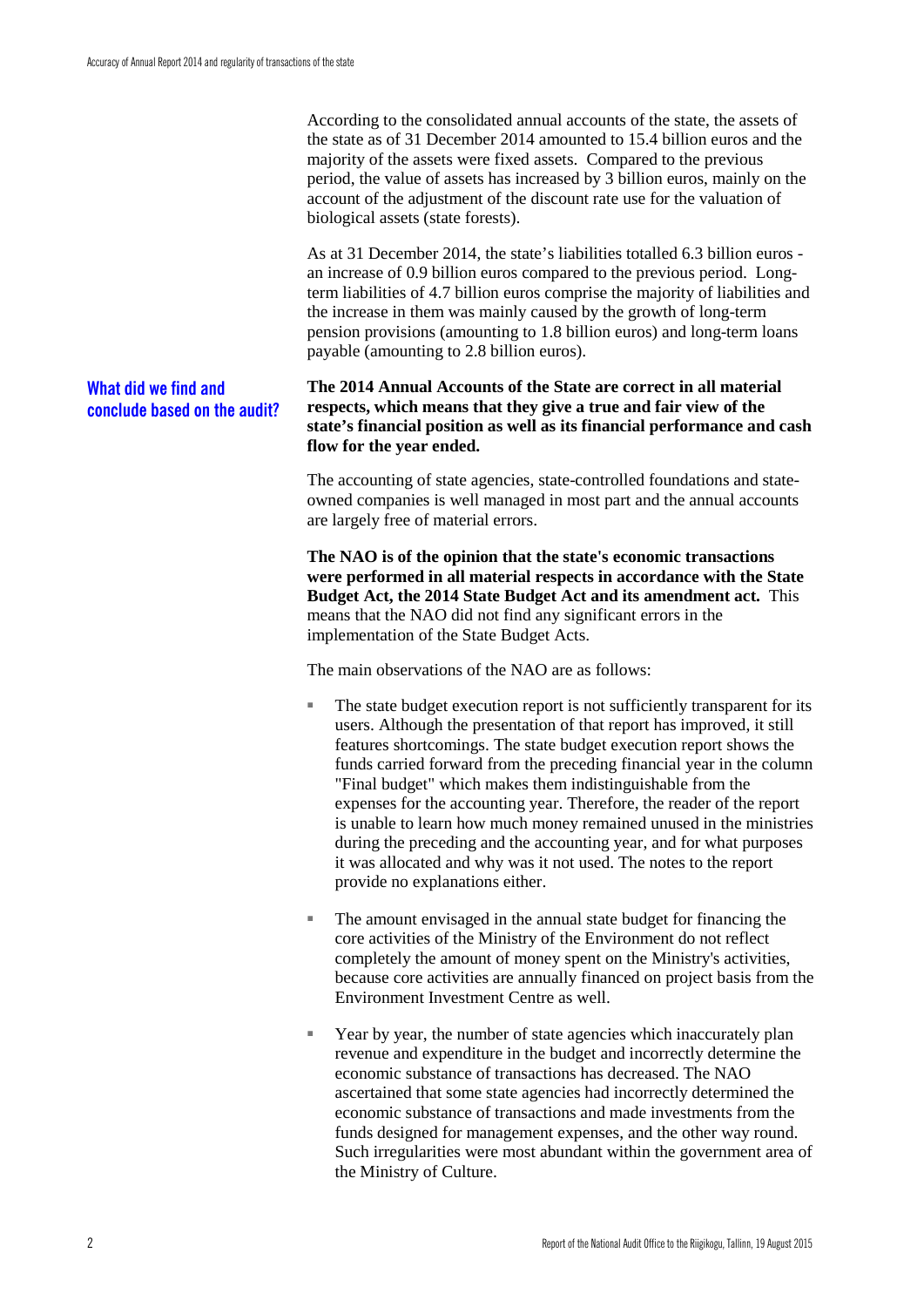- Consistent irregularities have occurred in the budgeting of long-term lease contracts because the long-term liabilities arising out of financial lease contracts have not been envisaged as financing transactions in the budget. According to the State Budget Act, the state agencies may effect expenditure only if the budget provides for funds to this end. The State Budget Act prohibits the state agencies from borrowing, using finance lease and assuming other long-term liabilities unless provided for in the annual state budget. Hence, if there is a need to carry out financial lease transactions, these should be envisaged within the annual budgeting process as financing transactions. The current situation is that state agencies have in principle effected transactions which the Riigikogu has not authorised during the annual budget approval procedure.
- Overall, the state agencies have respected the principles laid down in the State Assets Act as regards transactions with state assets. However, it is in conflict with the State Assets Act that several state agencies have become members of non-profit associations without the approval of the Government of the Republic.
- Compared to the previous years, there are less violations of the Public Procurement Act. Nevertheless, not all state agencies have respected the rules set out in the Public Procurement Act for the procurement of goods and outsourcing of services.

#### **Important recommendations of the NAO to the Minister of Finance and the Minister of Public Administration**:

- disclose, in a separate column of or notes to the state budget execution report, the funds carried forward from the preceding financial year to the accounting year, broken down by the ministries similarly to funds carried forward to the following year;
- outline, in the consolidated annual report of the state, justifications for carrying forward significant amounts from the accounting year to the following year, and include a reference to the location of more detailed information;
- plan, on uniform basis and in full amount, the funds of all ministries necessary for the performance of statutory functions within their respective budgets;
- ensure that the agencies would identify the commitments arising from financial lease contracts as financing transactions;
- determine, in collaboration with the ministries governing the participating holdings, the objectives of participating in non-profit associations and whether participation in all such associations is justified.

**The Minister of Finance and the Minister of Public Administration** agreed with the recommendations made by the NAO.

**What did we recommend as a** 

**result of the audit?**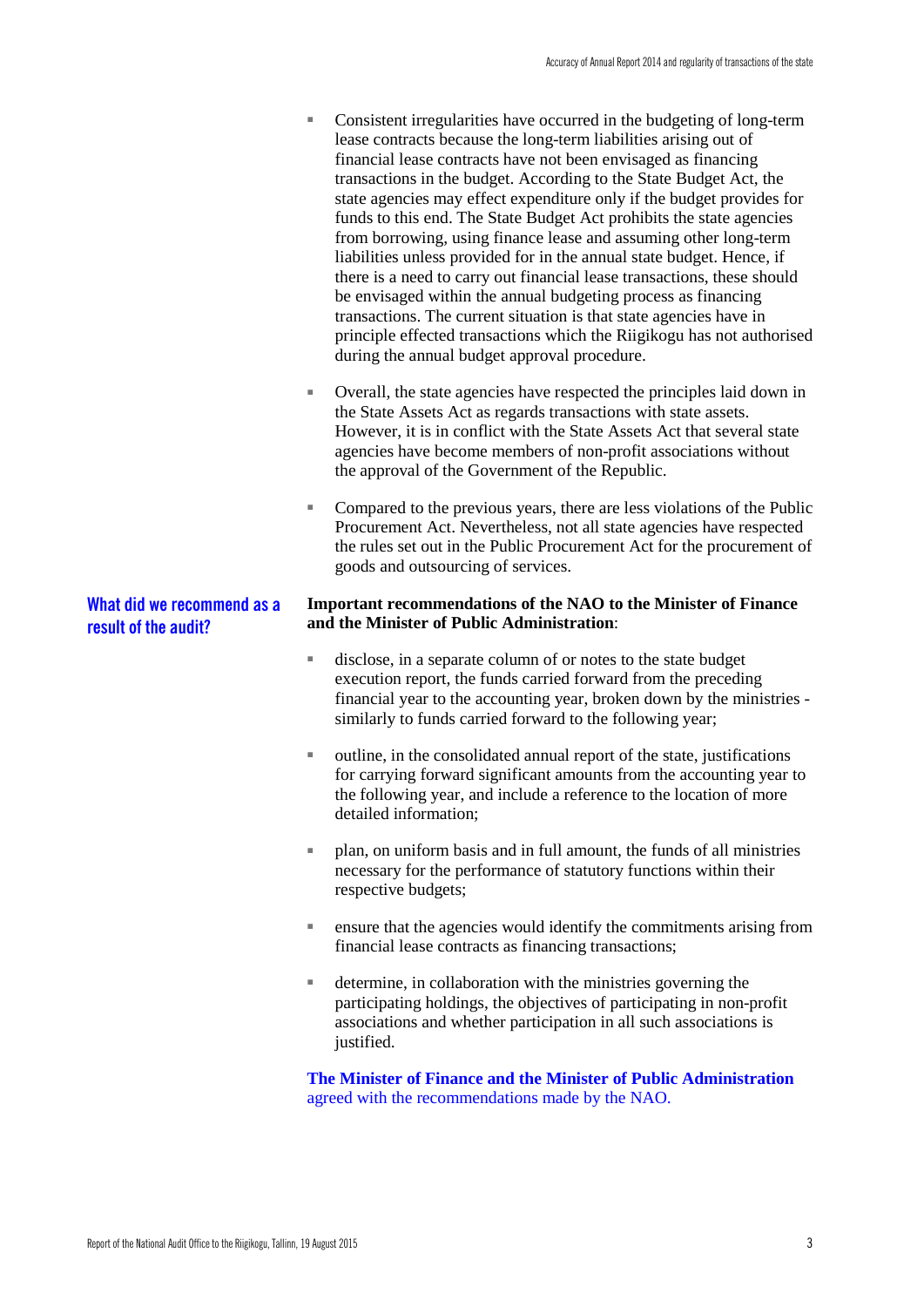## **Table of Contents**

| Opinion on the regularity of transactions in 2014                                                                                                                                                              | $\overline{\mathbf{5}}$ |
|----------------------------------------------------------------------------------------------------------------------------------------------------------------------------------------------------------------|-------------------------|
| Predominantly, the budget funds were used in accordance with the State Budget Acts                                                                                                                             | 5                       |
| The regularity of economic transactions has not been audited in all state-controlled foundations and                                                                                                           |                         |
| state-owned companies                                                                                                                                                                                          | $\overline{5}$          |
| The presentation of the state budget execution report could be improved                                                                                                                                        | $\overline{5}$          |
| There are less and less irregularities in budget planning and implementation                                                                                                                                   | $\overline{9}$          |
| Obligations assumed under financial lease contracts are not planned as financing transactions                                                                                                                  | 10                      |
| In most cases, the state agencies have respected the principles of the State Budget Act                                                                                                                        | 11                      |
| Participation of state agencies in non-profit associations conflicts the State Assets Act                                                                                                                      | 12                      |
| As for compliance with the Public Procurement Act, the state agencies make less mistakes than they used to<br>Audits of the implementation of security measures of information systems have not been conducted | 13                      |
| in all cases                                                                                                                                                                                                   | 16                      |
| Opinion on the accuracy of the Consolidated Annual Accounts of the State for 2014                                                                                                                              | 17                      |
| The annual accounts of the state are accurate in all material respects.                                                                                                                                        | 17                      |
| State forest is recognised without considering its specifics                                                                                                                                                   | 18                      |
| The accounting of the foundations controlled by the state and the state's public undertakings is                                                                                                               |                         |
| generally at a good level                                                                                                                                                                                      | 18                      |
| <b>Conclusions of the NAO regarding the audited areas</b>                                                                                                                                                      | 19                      |
| NAO recommendations to and replies from the Minister of Finance and                                                                                                                                            |                         |
| the Minister of Public Administration                                                                                                                                                                          | 21                      |
| <b>Overview of the Consolidated Annual Report</b>                                                                                                                                                              | 23                      |
| <b>Description of audit</b>                                                                                                                                                                                    | 23                      |
| Earlier audits of the consolidated annual report of the state by the National Audit Office                                                                                                                     | 26                      |
| Annex 1. Overview of audited areas broken down by the ministries and the Government Office,                                                                                                                    |                         |
| and the corresponding opinions of the NAO                                                                                                                                                                      | 27                      |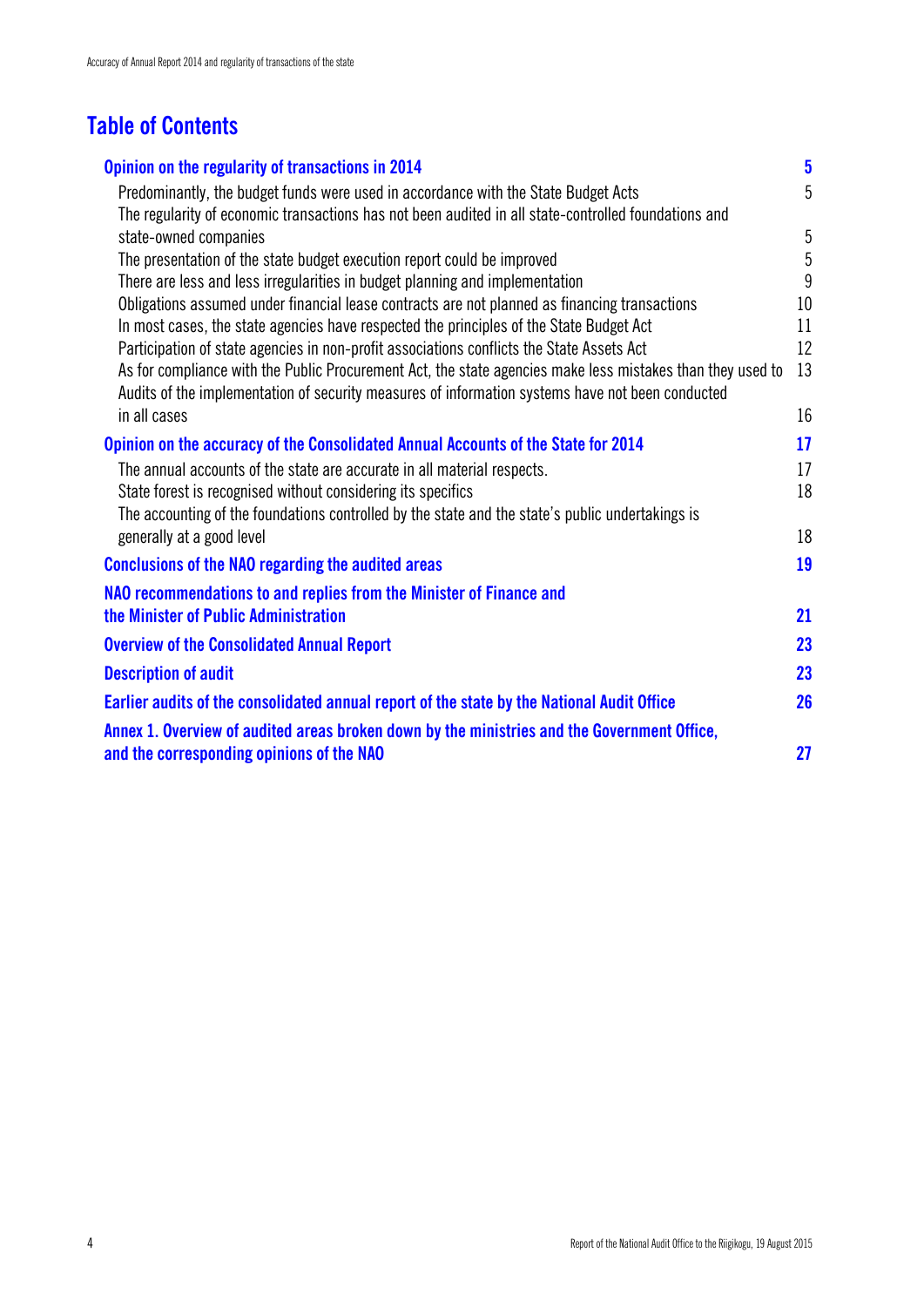### <span id="page-6-0"></span>**Opinion on the regularity of transactions in 2014**

### **Compliance with State Budget Acts**

<span id="page-6-1"></span>**Predominantly, the budget funds were used in accordance with the State Budget Acts** 

**1. According to the State Budget Execution Report the revenue collected by the state in 2014 amounted to 7.9 billion euros, and expenditure incurred by the state amounted to 7.6 billion, investments to 0.3 billion, and financing transactions to 0.2 billion euros. The National Audit Office is of the opinion that the state's economic transactions were performed in all material respects in accordance with the State Budget Act, the 2014 State Budget Act and its amendment act.**

#### <span id="page-6-2"></span>**The regularity of economic transactions has not been audited in all statecontrolled foundations and state-owned companies**

**2.** In order to provide an opinion on the regularity of transactions, the NAO must obtain assurance that the transactions of entities consolidated in the annual report of state have been effected legitimately. In addition to state agencies, the consolidated entities (hereinafter "entities") include government-invested companies, state-established foundations and the profit-making state agency (State Forest Management Centre). The NAO itself conducts audit operations at state agencies whereas foundations, companies and the profit-making agency are audited by certified auditors from audit firms.

**3.** Not all certified auditors who provided an opinion on the annual accounts of state-owned companies, state-controlled foundations and the State Forest Management Centre have audited the regularity of transactions of these entities. Regularity has not been audited because in 2014 some entities had outsourced auditing services on the basis of contracts which did not comprise auditing the regularity of transactions. Certified auditors have audited regularity in a total of eight companies and foundations. However, regularity was not audited in such major companies like Eesti Energia and Tallinna Sadam or foundations like KredEx and the Environmental Investment Centre.

**4.** The NAO has not conducted additional audit procedures in these entities to assess the legality of transactions meaning that the audit scope is limited in that regard. The NAO finds it impractical to conduct these operations by itself as in the long run it would lead to the duplication of the efforts of certified auditors.

**5.** The NAO has addressed letters to entities whose contracts for auditing services were about to expire highlighting that when concluding new contracts the audit of regularity of transactions must be outsourced too.

#### <span id="page-6-3"></span>**The presentation of the state budget execution report could be improved**

**6.** In its earlier audits, the NAO has criticised the presentation of state budget execution reports and pointed out that these reports cannot be compared against the annual state budget adopted by the Riigikogu. Since 2013, the Riigikogu has adopted the annual budget in the new format and

#### **Limitation of audit scope**

#### **Did you know that**

According to the Authorised Public Accountants Act which entered into force in 2010, the audit of regularity of transactions is mandatory for companies where the state holds at least a required interest as defined in the State Assets Act, and for state-established foundations and profit-making state agencies.

#### **State budget execution report**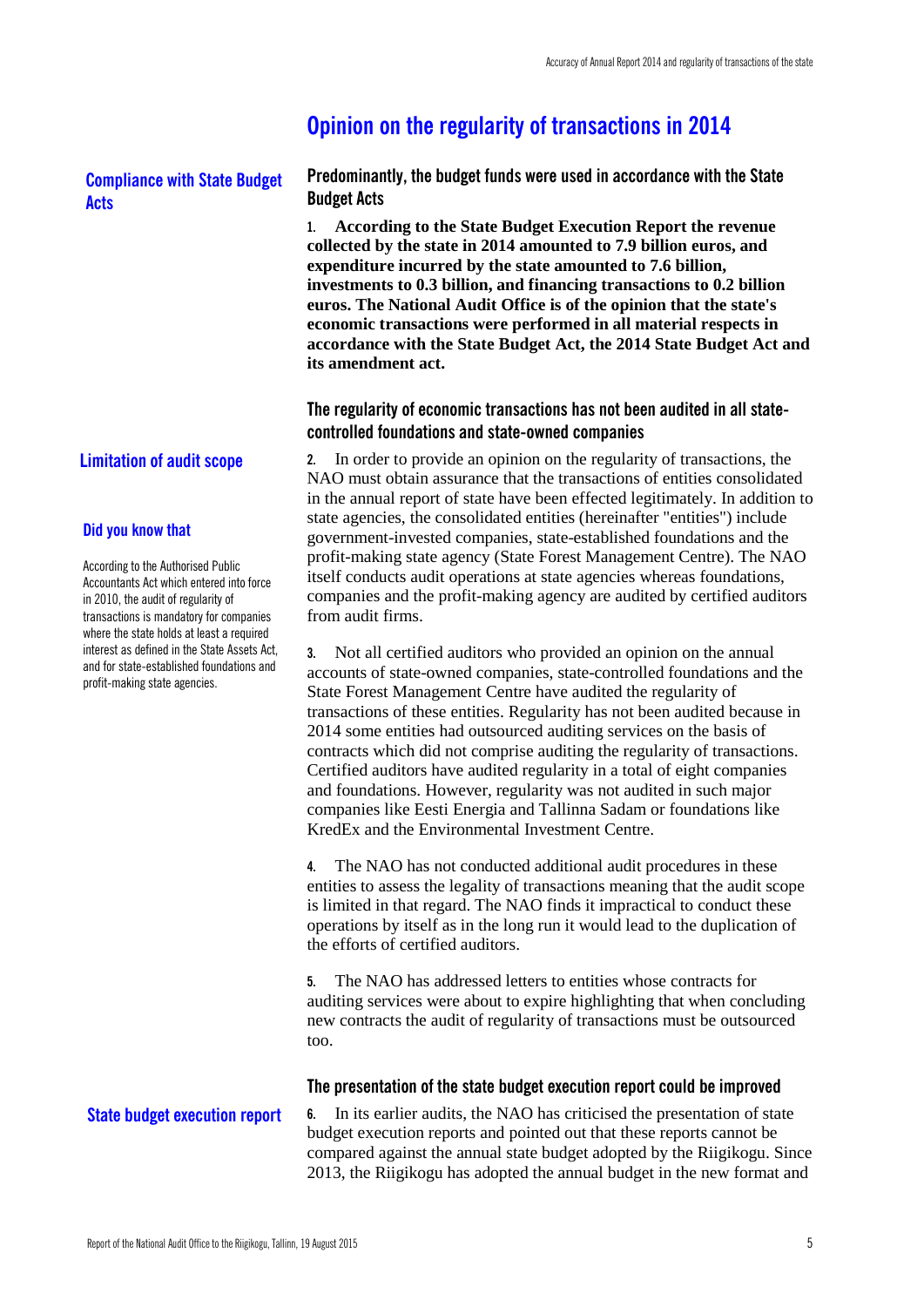#### **Funds carried forward**

#### **Carry-forward of state budget funds**

means extending the time limit for using the state budget funds by a period of one budgetary year. The state budget funds are divided into funds with limits and funds without limits. For funds with limits, investments and grants are carried forward in full, and up to three percent of expenditure.

the same representation has been used in reporting on the implementation of the state budget. Consequently, the budget adopted by the Riigikogu and the state budget execution report are comparable which facilitates the comprehension and usage of information presented in the said report.

**7.** Regardless of the aforesaid, the presentation of the state budget execution report could be improved because the report does not indicate the amount or purpose of money carried forward from the preceding accounting year to the current, neither does it identify the ministries to which such funds are assigned. Further, Note A31 to the report, which sets out the nationwide total of funds carried forward from the preceding budgetary year broken down by the intended purpose, provides no explanations either. Furthermore, there is no information as to why the money remained unused and was carried forward.

**8.** For instance, 550 million euros which remained unused in 2013 were carried forward to the 2014 budget - this accounts for 7.3% of the total expenditure in 2014. Thereby, 474 million euros were intended for operational expenses (incl. grants and 62 million for investments, but the report does not specify the recipient ministries or the respective amounts.

**9.** The 2014 State Budget Execution Report indicates that 502 million euros have been carried forward from 2014 to 2015 - this accounts for 6.6% of the total expenditure in 2014. The report does not say why the money remained unused and was carried forward to the next year. For about one quarter of this amount (121 million euros that mostly comprise expenses within the limit of 3%, investments and co-financing of foreign aid), there is detailed information available on the web site of the Ministry of Finance (incl. on recipient ministries and projects) concerning the planned use of the amounts carried forward to 2015. This practice is unprecedented and the NAO finds it to be a positive development which should be furthered and continued. However, there is still no information on the remainder of the amount (381 million euros - primarily received foreign aid).

**10.** The NAO considers this to be a substantial amount the intended purpose of which, broken down by the ministries, has been decided by the Riigikogu in the State Budget Act for the preceding year. However, there is no relevant information on the use of this amount in the state budget execution report. Further, the analysis and disclosure of amounts carried forward is essential for the Riigikogu in adopting the next year's budget. Therefore, the state budget execution report should disclose information on the reasons for the carry-forward.

**11.** The NAO made the relevant recommendation in the previous year's audit report, and to some degree the Ministry of Finance has taken this into account in the preparation of budget documents.

**12.** In addition to the aforesaid shortcomings, the amount intended for financing the core activities of each ministry as set out in annual State Budget Act is not complete. **Financing of ministries**

> **13.** For instance, the expenditure on the core activities of the Ministry of the Environment and its agencies are annually financed from the Environment Programme through the foundation Environmental Investment Centre (EIC). In other words, all of the money necessary for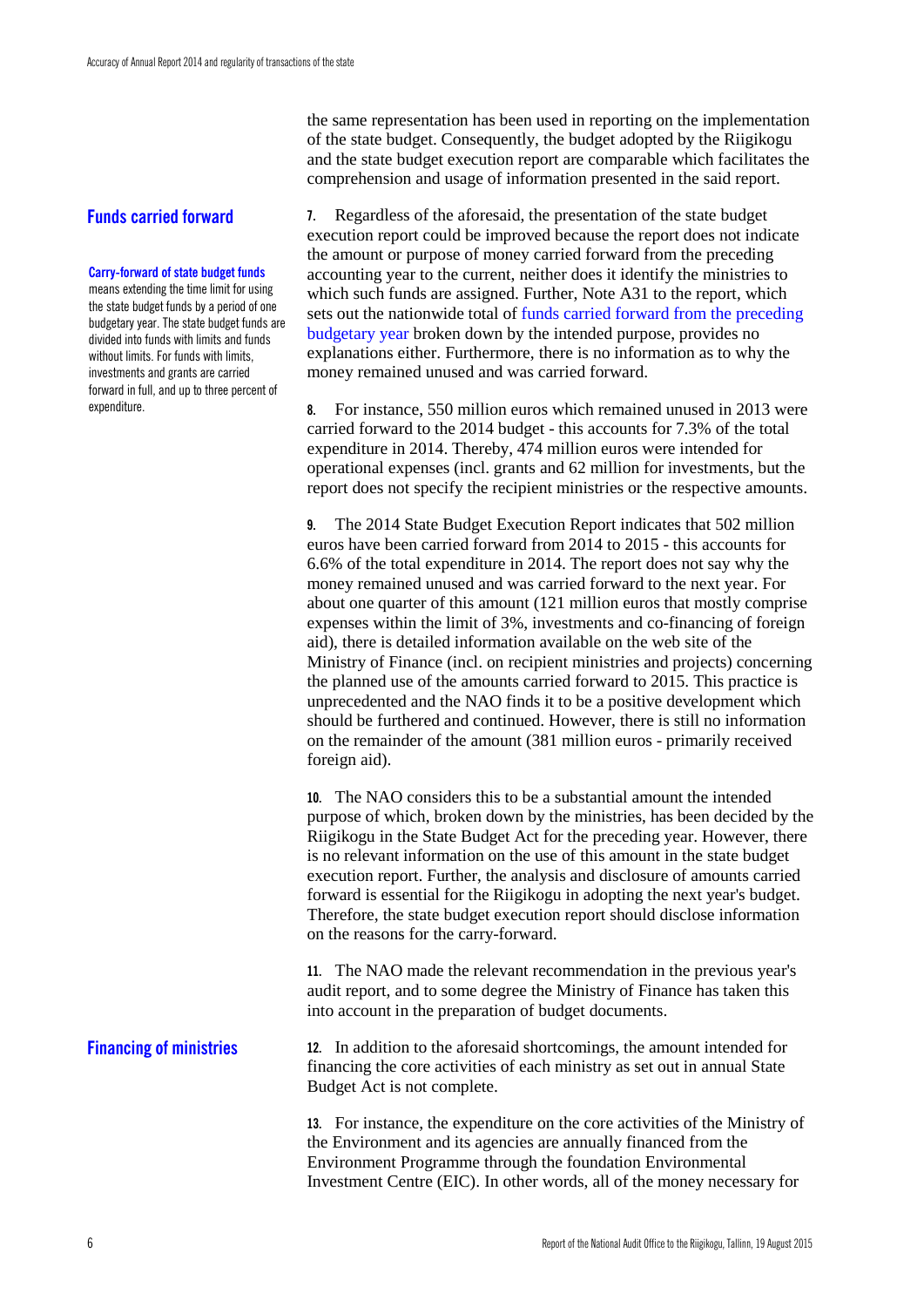environment-related activities within the Ministry's government area is not envisaged as expenditure in the Ministry's budget. Such financing scheme entails an unnecessary administrative burden, because in order to receive funds through the EIC, the Ministry and its agencies must prepare project applications, which the EIC then reviews and the Ministry's committee evaluates. Thereafter, the EIC's Supervisory Board will approve the applications. Later, the beneficiaries must report on the use of support and the EIC will then inspect these reports.

**14.** In 2014, the core activities of the Ministry of the Environment and its agencies were financed in the amount of 8.8 million euros whereby 85 projects were granted funding through the EIC. This practice has been implemented for years. The NAO finds it unjustified to continue the nontransparent financing of commitments of the Ministry of the Environment and its agencies by means of project-based contracts with the EIC which is a practice that increases the administrative burden.

**15.** In the interests of transparency of the state budget, the National Audit Office disapproves of such financing of the Ministry's core activities, because the money needed for said activities is not recognised in the state budget as the Ministry's operational expenditure, and there is no comprehensive overview of the amount the Ministry needs from the state budget for its activities. Plus, this practice increases the administrative burden.

**16.** Yet again, the NAO detected an important fundamental difference between the annual accounts of the Ministry of the Environment and the budget execution report. To be specific, the environmental charges are supposed to be credited to budget of the Ministry of Finance instead of the budget of the Ministry of the Environment. Hence, these charges are included in the budget execution report of the Ministry of Finance. However, these charges have been accounted for in the accounts of the Ministry of the Environment. Consequently, the revenue reflected in the annual accounts and the budget execution report of the Ministry of the Environment are not comparable. In 2014, the collected environmental charges amounted to 98.7 million euros.

**17.** The NAO is still of the opinion that the same state agency must be treated as the performer of an economic transaction in both the annual accounts and the budget execution report. In this case, it would be appropriate to plan the environmental charges as revenue of the Ministry of the Environment, because it is responsible for the planning, imposition, verification and accounting of revenue from environmental charges.

#### **18. NAO recommendations to the Minister of Finance and the Minister of Public Administration:**

- outline, in the consolidated annual report of the state, justifications for carrying forward significant amounts from the accounting year to the following year, and include a reference to the location of more detailed information;
- disclose, on the web site of the Ministry of Finance, complete information on the amounts carried forward from the preceding budgetary year to the next;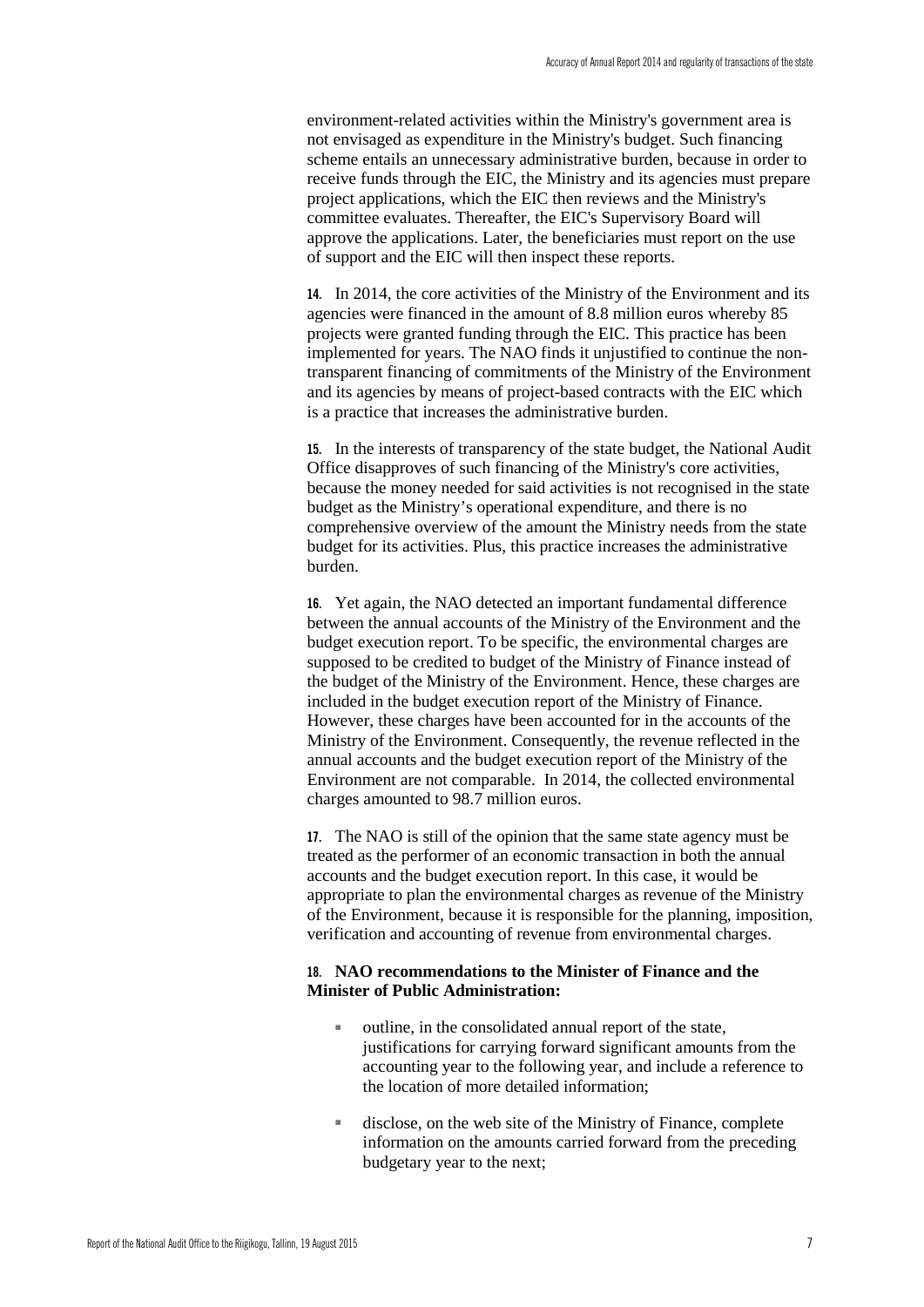- disclose, in a separate column of or notes to the state budget execution report, the funds carried forward from the preceding financial year to the accounting year, broken down by the ministries - similarly to funds carried forward to the following year;
- plan, on uniform basis and in full amount, the funds of all ministries necessary for the performance of statutory functions within their respective budgets;
- recognise the environmental charges in the budget and the accounts of the Ministry of the Environment, because it, and not the Ministry of Finance, is responsible for managing these charges.

**Response of the Minister of Finance and the Minister of Public Administration:** We agree that providing a more detailed justification for carrying funds forward increases the transparency of using the money. The balances of revenue accounts carried forward comprise mostly foreign aid which is received from the donors as prepayments in accordance with the conditions established by them. The specific use of EU funds is not known at the time of transferring prepayments to the Ministry of Finance. In turn, the Ministry of Finance transfers to the intermediate bodies a large prepayment which is distributed between many individual projects. Including such individual projects in the notes to the annual report of the state would add too much detailed information. In the report for 2014, as opposed to previous years, we provided more detailed explanations on the funds carried forward, but we undertake to re-examine the possibility of making the explanations even more detailed when drafting the report for 2015.

Further, we agree that the state budget execution report could be made even more detailed for the reader. However, we have to admit that the page size sets its limits and adding another column where a large number of rows would remain empty might not be the best solution. In the future, we will prepare a summary table broken down by the government areas of ministries, annex it to the state budget execution report, and include references to more detailed information. Furthermore, we point out that the analysts in the State Budget Department use the analysis of the expenses incurred in the final months of the year and the funds carried forward to prepare the next year's budget and review the ministries' requests for additional funding, and that this issue is addressed at the meetings of secretaries general and during the budget negotiations.

In connection with the developments in the financial management system (accrual-based state budget from 2017, and activity-based from 2020), we intend to harmonise the principles of recognising transactions to eliminate the current differences between the accounting principles used in budgeting and accounting. Harmonisation requires the restructuring of guidelines and the counselling of contributors to the management of public finances during the transition period.

For cash-based budgeting we rely on the rule that revenue is recognised in the budget of the government area which receives the money. The responsibility for the collection of environmental charges is divided on the basis of a cooperation agreement between the government area of the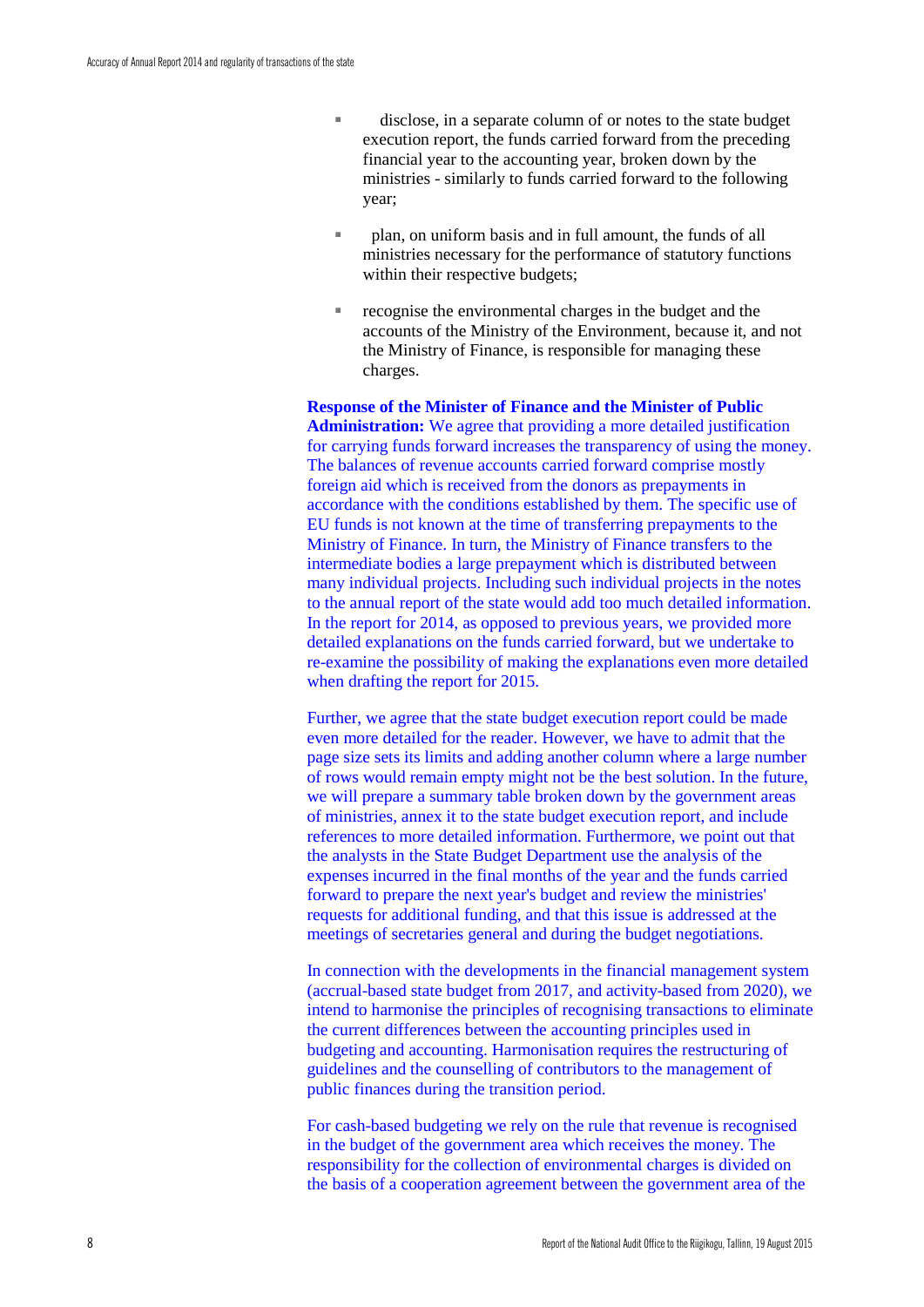Ministry of the Environment (imposition of charges) and the government area of the Ministry of Finance (collection of charges). Hence, the Ministry of Finance is responsible for collecting the environmental charges.

#### <span id="page-10-0"></span>**There are less and less irregularities in budget planning and implementation**

**19.** The NAO finds that budget planning and implementation in the ministries and their agencies is generally well planned and there are less and less irregularities in using the funds. The NAO ascertained that some state agencies had incorrectly determined the economic substance of transactions and made investments from the funds designed for management expenses, and the other way round.

**20.** The NAO detected highest number of irregularities in the Ministry of Culture and its agencies:

- in four cases, management costs totalling 393,386 euros were paid from the funds intended for investments in the government area, and in six cases, a total of 385,271 euros was paid for investments on the account of funds earmarked for management costs;
- in six cases, subsidies amounting to 106,373 euros were paid from the budget lines intended for investments and management costs.

**21.** Also, the Government Office has planned and effected payments from the wrong budget lines:

- The Government Office has, on the account of its management costs, granted 253,435 euros to several state agencies towards expenses related to EU presidency, labour expenses of new ministers appointed upon cabinet reshuffle and the like, which, according to the economic substance of such transactions, should have been planned and effected as transfers. Since no money was planned in the budget for awarding transfers, the Office made use of the funds intended for management costs and granting of support.
- The Government Office has granted its cooperation partners a total of 106,520 euros for organising various events. These grants were paid from the budget intended for the Office's management costs in violation of the State Budget Act because the economic substance of these transactions is the granting of support.

**22.** Similarly to the Government Office, the Ministry of Economic Affairs and Communications (MEAC) granted funds to other state agencies in the form of support instead of transfers as would have been proper. According to the budget execution report of the MEAC, the Information System Authority has granted a total of 1.04 million euros as support to various ministries and agencies for making preparations for the population census. According to the State Budget Act, one state agency may grant funds to another only in the form of transfers and not as support.

#### **Did you know that**

**Use of budget funds**

recognising transactions as transfers allows eliminating these amounts whilst drafting the consolidated report on state budget implementation in order to avoid double recording of the same money in the said report.

**Transfer** – in the state budget and its implementation report, transfers are transactions where an agency within one government area grants support to an agency within another government area so that the recipient could make use of it and the donor expects no goods or services in return.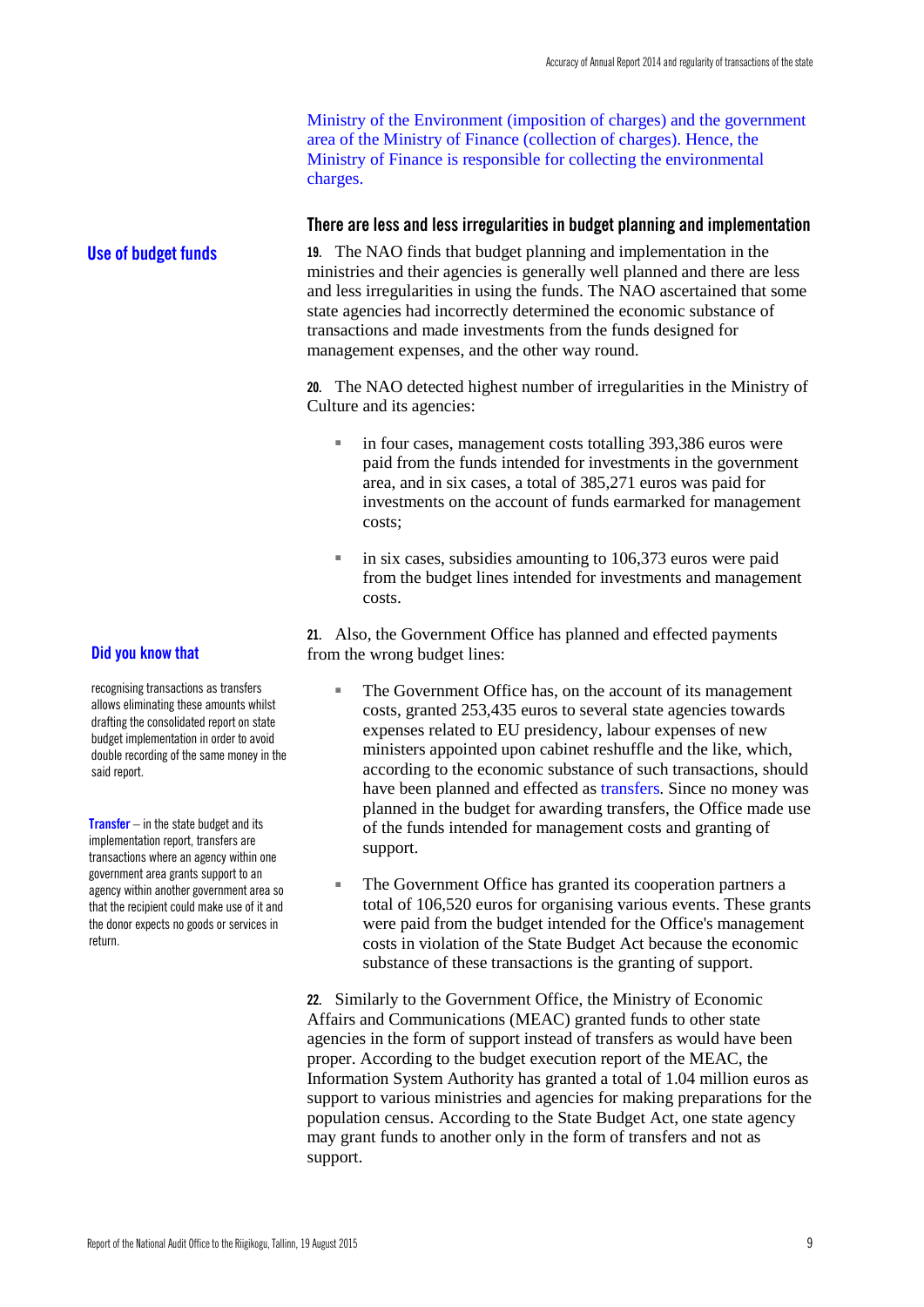**23.** The NAO believes that the main reason behind the irregularities in using budget funds is that the economic substance of transactions has not been adequately analysed before planning funds in the budget and effecting payments. Due to incorrect budget planning and effecting payments from the wrong budget line, the budget and its implementation as recognised in the budget execution report are inaccurate and fail to provide a realistic overview of effecting expenditure. If the state budget execution report fails to recognise the transfers between state agencies, it will be impossible to eliminate in that report all the revenue and expenditure subject to consolidation.

**24.** In its audits, the NAO has emphasised that if there arises a need during the financial year for the expenditure to be used differently from what has been planned, a motion to amend the budget should be filed before conducting the transactions. The State Budget Act provides for the possibility of reallocating expenditure. The budget amendments made during the year ensure that the state budget execution report submitted to the Riigikogu provides accurate information on the economic activities of ministries.

#### **Obligations assumed under financial lease contracts are not planned as financing transactions Budgeting for lease contracts**

<span id="page-11-0"></span>**25.** The audits of the NAO have shown that state agencies lease vehicles, office furniture and computers for carrying out their core activities. The audits have revealed that the lease contracts entered into by the ministries and other state agencies contain several conditions which are in conflict with the State Budget Act or can be interpreted ambiguously.

**26.** Although the transactions have been correctly recognised in the accounts, i.e. as financial lease, no funds have been planned in the budget for such financing transactions - instead, these commitments have been honoured on the account of investments and management costs.

**27.** According to the State Budget Act, the state agencies may effect expenditure only if the budget provides for funds to this end. The State Budget Act stipulates that state agencies must not take loans, use capital lease and assume other long-term commitments unless these have been prescribed in the annual state budget. Hence, if there is a need to carry out financial lease transactions, these should be envisaged as financing transactions during the annual budgeting process.

**28.** Further, the NAO has detected that entities still enter into lease contracts where there is no clarity as to whether or not these represent financial lease transactions. The contract terms and conditions are such that the state agency cannot terminate these contracts prematurely without making all lease payments to the lessor and covering other expenses or, for instance, compensating the damages arising from the sale of property. The NAO finds that such terms and conditions could be disadvantageous regardless of whether he contracts in question concern financial or operating lease.

**29.** The NAO is of the opinion that establishment of common practices for entering into and budgeting for financial and operating lease contracts is important because differentiating between these transactions has an impact on the state's debt burden. For example, as at the end of 2104,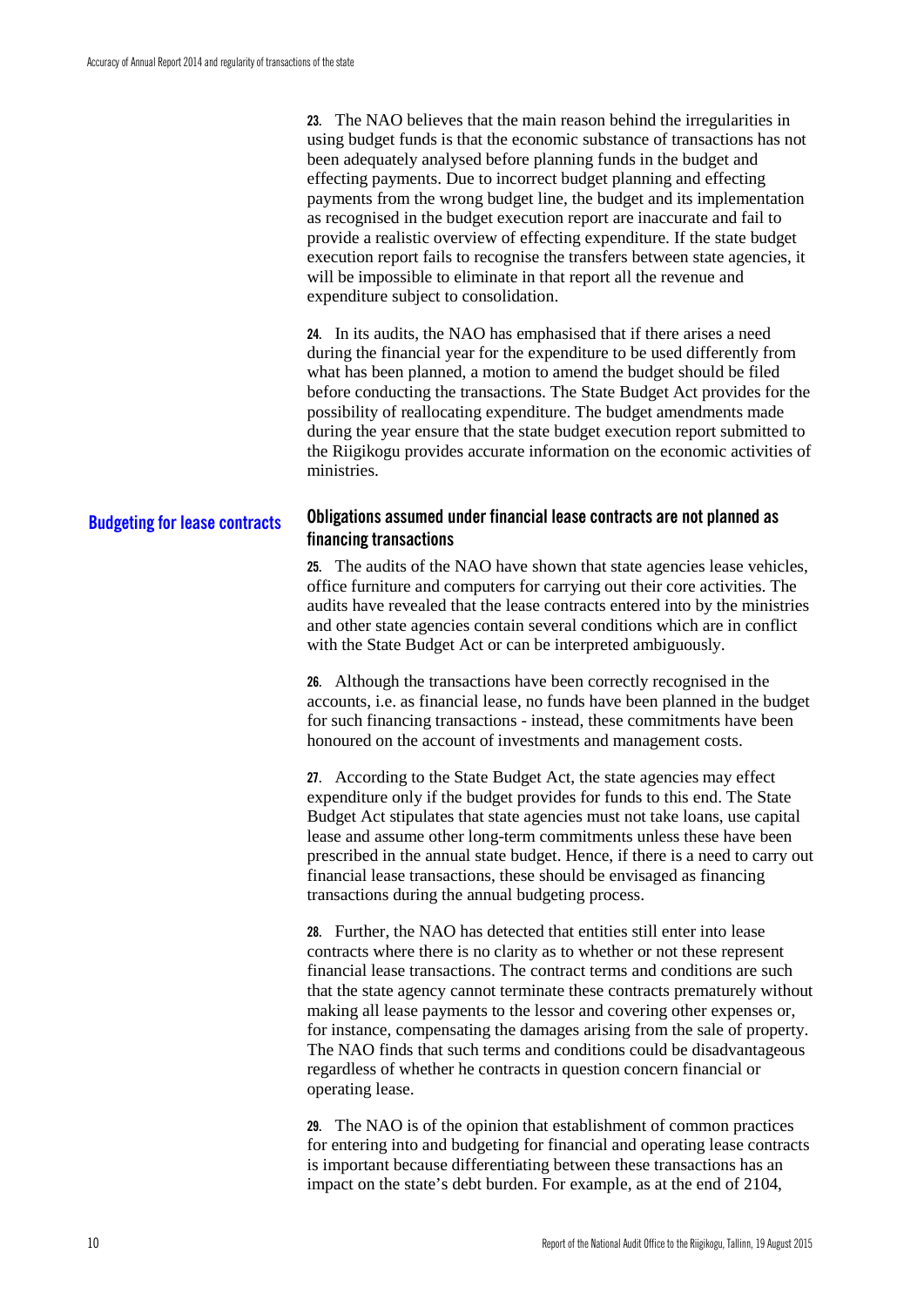according to Note a30 D to the Consolidated Annual Report of the State, the operating lease commitments that cannot be terminated amounted to 375 million euros (unconsolidated data).

**30.** Last year, the NAO issued a recommendation to the Minister of Finance providing that during budget planning, the handling of lease transactions should be regulated so as to comply with the State Budget Act. The Minister agreed to take the recommendation in to account in drafting the regulation which governs budget drafting. The Regulation adopted by the Minister of Finance on 9 January 2015 provides that financing transactions should be planned so that the financial lease contracts are classified according to the accounting regulations, and that the amount of long-term liabilities should be planned with due regard to all the new financial and operating lease contracts which are entered into. The Regulation contains no rules on contracts already entered into.

**31.** The NAO finds that the Ministry of Finance should continue its efforts to reorganise this field and for budgeting purposes recognise all contracts entailing financial expenses as financing transactions.

#### **32. NAO recommendations to the Minister of Finance and the Minister of Public Administration:**

- ensure that during the budget planning and negotiation process the agencies plan commitments arising from financial lease contracts as financing transactions;
- draw the attention of state agencies to the fact that the lease contracts to be entered into must not contain conditions which are disadvantageous for the state (e.g. in the case of termination, the imposition of a fine, compensation for loss from the sale of property, obligation to honour the remaining payments, and long term of advance notice of termination).

**Response of the Minister of Finance and the Minister of Public Administration:** We are aware that in some cases assets are intentionally acquired subject to an operating lease contract although it would be economically more efficient to use financial lease. This could be due to the simpler state budget rules applicable to operating lease. In addition to the provision of counselling, we intend to modify the relevant guidelines and address the topic at briefings. Further, we'll use our analysis capabilities to address this problem. As from 2015, we collect information on the long-term liabilities arising from the envisaged financial and operating lease contracts.

#### <span id="page-12-0"></span>**In most cases, the state agencies have respected the principles of the State Budget Act**

**33.** When the NAO audited transactions in state assets, it focused primarily on the prudent governance of state assets which is one of the principles of governing state assets as set out in the State Assets Act.

**34.** There are plenty of transactions in state assets and the book value of assets in the possession of the ministries is huge (according the unconsolidated data as of 31 December 2014, the value of assets amounted to 11.6 billion euros).

#### **Use of assets**

The NAO considers governance to be prudent, if state assets are purchases, obtained, managed, transferred or sold of expediently, purposefully, economically, efficiently, transparently and verifiably.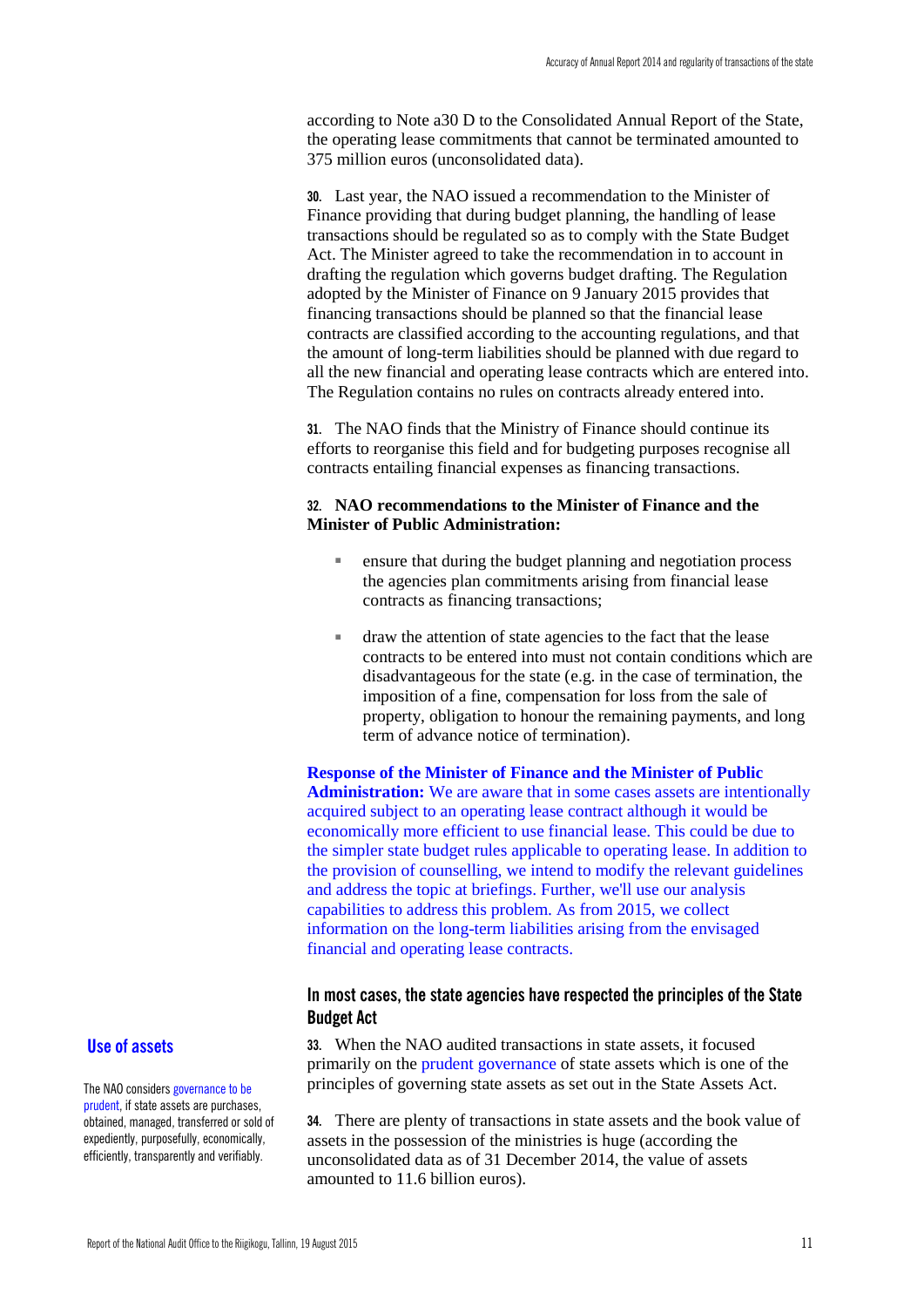**35.** Like in the preceding years, the auditors from the NAO participated in the stocktaking organised by ministries on a random basis, examined the procedures governing stocktaking, and the documentation of stocktakes conducted at the end of 2014. Further, the auditors assessed the conformity of acquisition, use, transfer and write-off of state assets with the requirements set out in the State Assets Act, and reviewed the changes made in the contracts concerning state assets in 2014.

**36.** The NAO finds that the state accounting entities have, in all material respects, complied with the principles of the State Assets Act, except for the observations listed in sections 37 to 43.

#### **37.** During the last year's audit, the NAO recommended that the Minister of Finance, in cooperation with the Minister of Justice, analyse which public services should be provided through foundations, and explain whether and to what extent the established foundations perform the said duties. The Minister of Finance agreed with the NAO and promised to carry out the analysis during the preparation of the 2014 consolidated **Activities of state-established foundations**

report of government-invested companies, foundations and non-profit associations by including relevant agencies, and disclose the results of the analysis in the Green Paper of ownership policy of state agencies, developed pursuant to the action programme of the Government of the Republic. These documents are being developed.

#### <span id="page-13-0"></span>**Participation of state agencies in non-profit associations conflicts the State Assets Act**

**38.** According to the State Assets Act, the state's membership rights in non-profit associations (NPA) may be exercised by a Ministry designated by the Government of the Republic, or the Government Office.

**39.** Already in the last year's audit report, the NAO highlighted that the Government of the Republic has not authorised the Ministry of Agriculture to exercise membership rights in NPAs, although the Estonian Crop Research Institute has been a member of several NPAs for years. By now, the Government of the Republic has retroactively designated the Ministry of Agriculture to exercise the state's membership rights in NPAs.

**40.** The NAO recommended that the Minister of Finance identify the membership of agencies within the ministries' areas of government in NPAs and bring the exercise of membership rights in NPAs into conformity with the State Assets Act. The Minister of Finance agreed with the recommendation and undertook to ascertain participation in NPAs. According to the Ministry of Finance, the Ministry had already started to address these issues at the time this report was being prepared.

**41.** Nevertheless, the NAO concluded, as a result of audits carried out in 2014, that the agencies of the Ministry of Education and Research were members in 33 NPAs and the agencies of the Ministry of Culture in 5 NPAs, and that the ministries were unaware of that.

**42.** The Government of the Republic has not authorised the Ministry of Education and Research or the Ministry of Culture to exercise membership rights in any NPAs. Further, the ministries have neither assessed whether the participation of state agencies in NPAs serves the

**Exercise of membership rights in non-profit associations**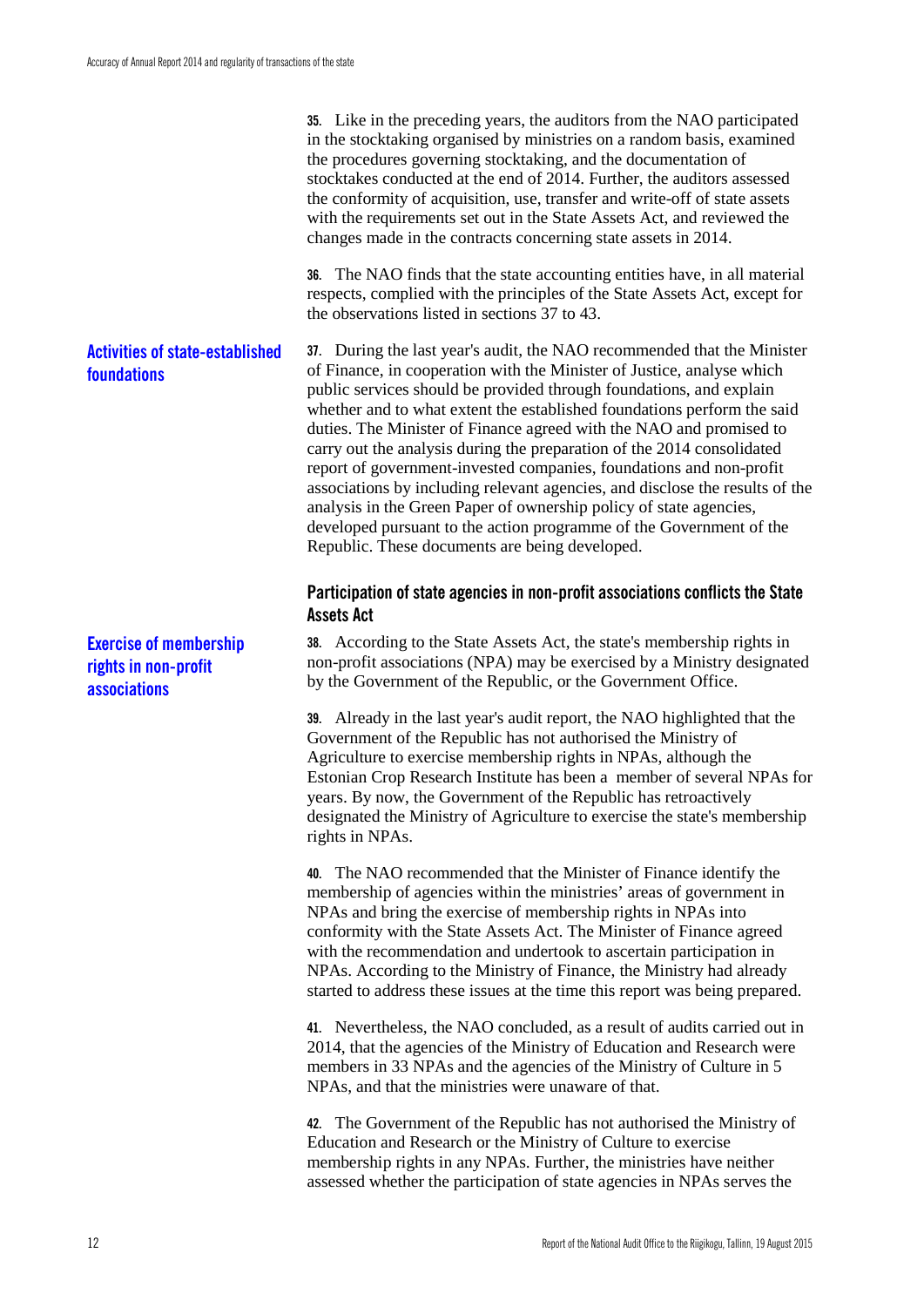state's interest nor determined the objectives of participation of their agencies in NPAs.

#### **43. NAO recommendations to the Minister of Finance and the Minister of Public Administration :**

- determine, in collaboration with the ministries governing the participating holdings, the objectives of participating in nonprofit associations and whether participation in all such associations is justified.
- see to it that the exercise of membership rights in non-profit associations is brought into conformity with the State Assets Act;
- analyse whether participation in NPAs should be decided by the Government of the Republic, or alternatively, by the ministries themselves.

**Response of the Minister of Finance and the Minister of Public Administration:** We have started the regularisation of the membership of state agencies in NPAs. By 1 August, the exercisers of membership rights will submit reports to us. For NPAs where the state is not a statutory member we consolidate and review the justifications provided by the exercisers of membership rights as to their participation in the NPAs.

In order to align the exercise of membership rights with the State Assets Act, we request the termination of membership in NPAs for which the Ministry in question does not request the government to designate the entity exercising the membership rights.

The government should still remain the body who decides the state's membership in order to maintain uniform principles of participating in the activities of NPAs. This issue can be further addressed during the preparation of the White Paper on Participatory Policy-making.

#### <span id="page-14-0"></span>**As for compliance with the Public Procurement Act, the state agencies make less mistakes than they used to**

**44.** According to the Public Procurement Register, the state agencies had a total of 2,074 completed or pending procurements in 2014 amounting to 634 million euros.

**45.** For years, the NAO has audited the procurement activities of state agencies, incl. compliance with the principles of the Public Procurement Act. In its earlier audits, the NAO has identified a number of cases where the procurement procedures and simplified procedures required by the law were not carried out, and detected irregularities in the documentation of procurement procedures, identified cases of failure to submit procurement reports, and found shortcomings in procurement rules and the preparation or updating of procurement plans.

**46.** In this year's audits, the NAO examined the internal controls in place for procurement procedures and audited the conformity of selected transactions with the Public Procurement Act and the internal rules of agencies. Among other things, the NAO inspected whether procurement procedures had been conducted for procurements exceeding the threshold

**Procurement activities of state agencies**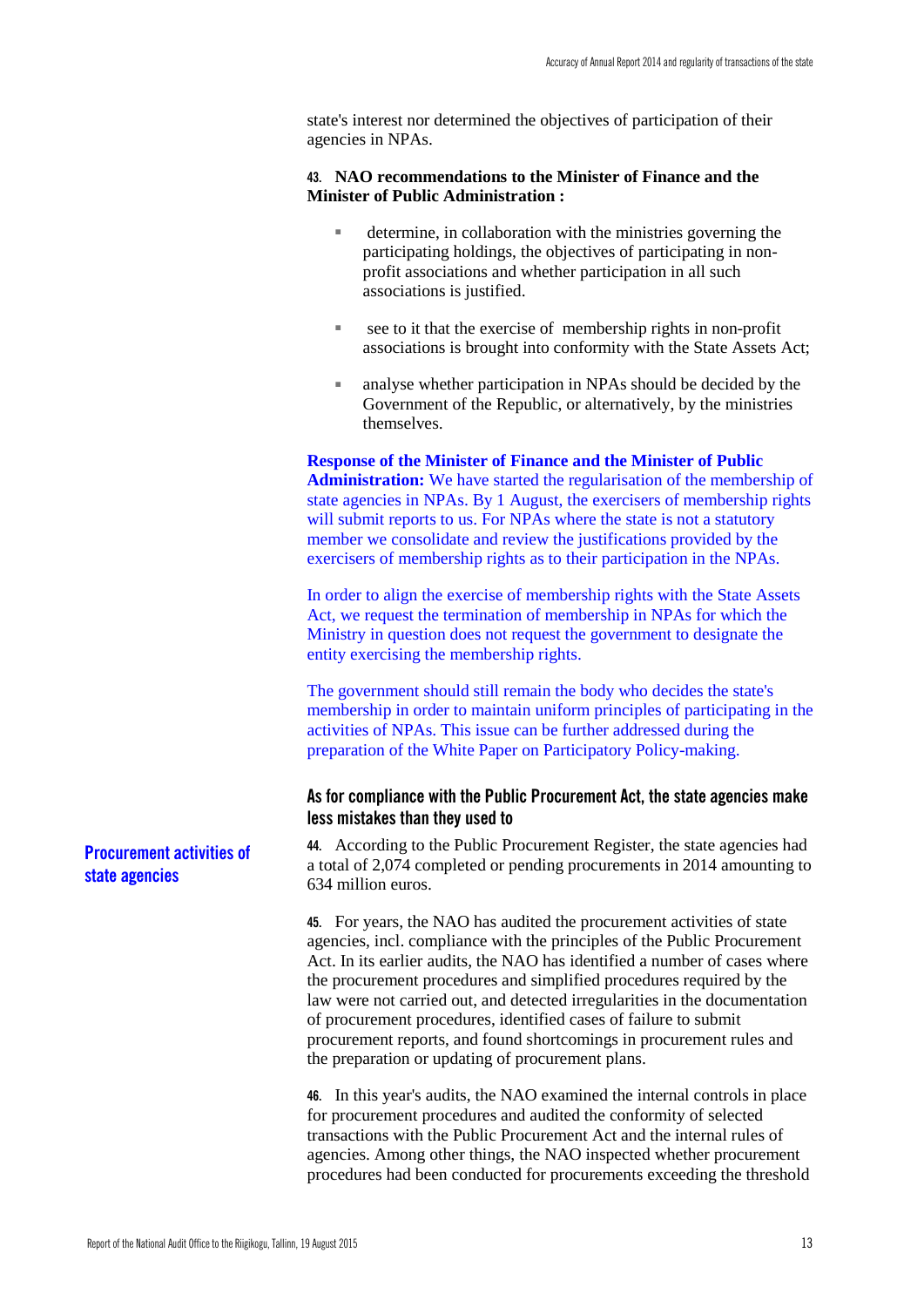established for simplified procedures, and whether the correct type of procedure had been selected.

**47.** The audit results indicated that the number of cases where simplified or other procurement procedures were omitted has dropped. Likewise, the management of procurements has improved: the procurement rules have been put in place and they are sufficiently detailed, and procurement plans are mostly up to date and feature very few shortcomings. While in respect of audited acquisitions the agencies generally respected the Public Procurement Act, the NAO still identified several breaches.

**48.** The Ministry of Culture had the largest number of violations where the NAO detected a total of 22 cases where the Ministry or its agencies had failed to conduct the procurement procedure required by the Public Procurement Act. According to the Public Procurement Register, 40 procurements were carried out within the government area of the Ministry of Culture in 2014, meaning that the Ministry and its agencies have failed to carry out a procurement procedure in at least one third of the cases. For example, no procurement procedure was carried out for designing the exhibition on the ice-breaker Suur Tõll (total value 1.2 million euros excluding VAT). The NAO recommended that the Minister supervise the procurement activities of the Maritime Museum.<sup>[1](#page-15-0)</sup>

**49.** Further, there were violations in the Ministry of Defence, the Ministry of Education and Research, the Ministry of Agriculture and the Ministry of the Interior. Several procurement procedures, incl. simplified procedures had been omitted.

**50.** The NAO audited the agencies of the Ministry of Social Affairs and found that the Health Board had not complied with the requirements of the Public Procurement Act when outsourcing ambulance services. In 2014, the Health Board paid approximately 30 million euros to the operators of ambulance services. The NAO maintained its position despite the argument of the Minister of Social Affairs that there is no need to conduct a procurement procedure for outsourcing ambulance services. The Minister justified the omission of the procurement procedure by stating that the Health Board outsourced the ambulance services on the basis of the Health Services Organisation Act and the Administrative Co-operation Act.

**51.** The NAO did not detect violations of the Public Procurement Act within the government areas of the Ministry of Economic Affairs and Communications, the Ministry of Foreign Affairs, and the Ministry of Finance.

**52.** While the number of violations of the Public Procurement Act has dropped, these violations refer to weaknesses in the procurement planning, implementation and supervision system. The main shortcomings in the organisation of procurements are problems related to the varying interpretation and implementation of the act and insufficient experience or capability, especially in small agencies.

<span id="page-15-0"></span><sup>&</sup>lt;sup>1</sup> For more details, see the NAO audit report "Accuracy of the Annual Accounts 2014 and the legality of the transactions of the Ministry of Culture".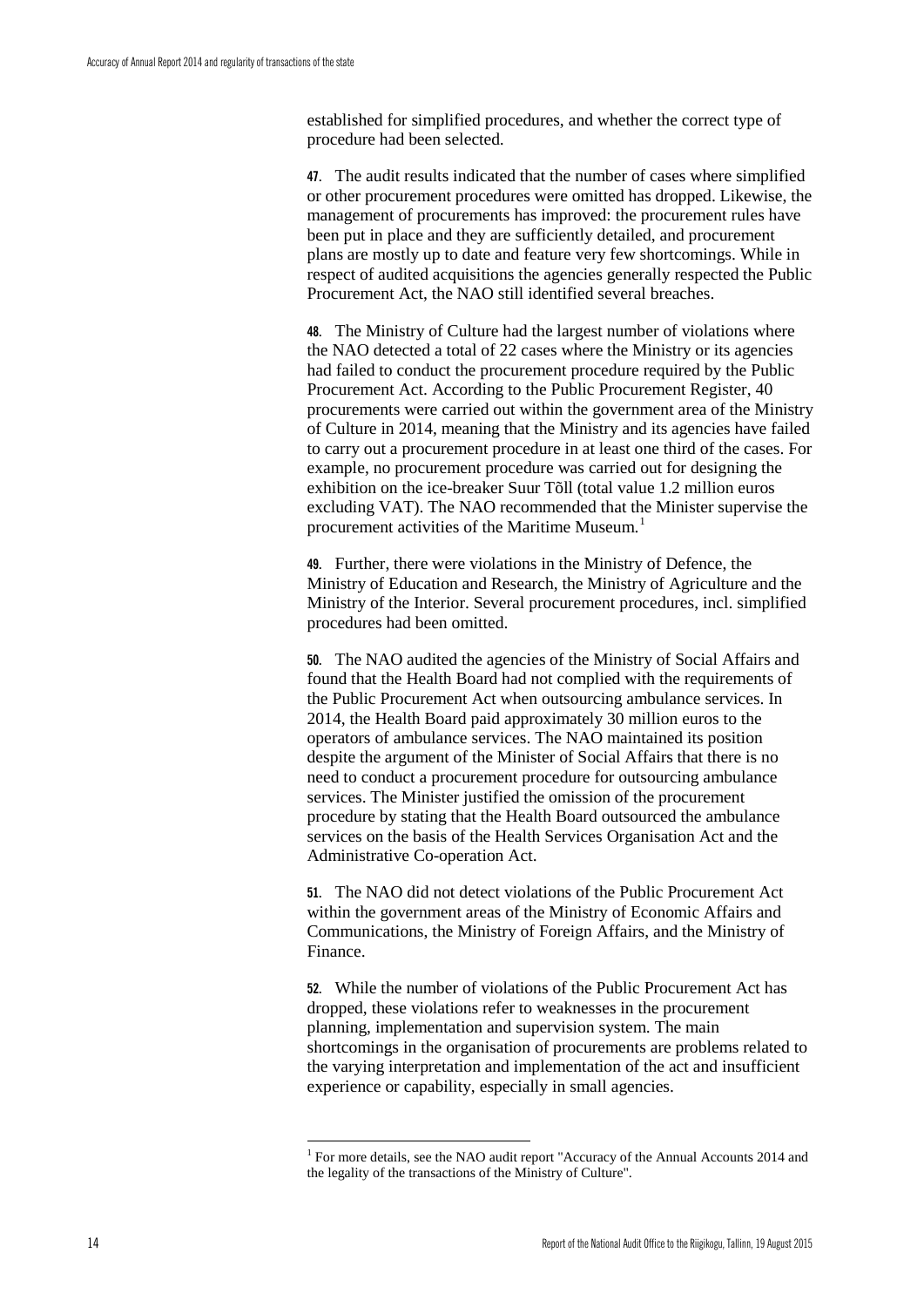#### **Auditing of public procurements in companies, foundations and the State Forest Management Centre**

**53.** The obligation to comply with the principles set out in the Public Procurement Act and conduct procurement procedures where necessary extends to all foundations controlled by the state, the profit-making state agency, and most of the state-owned companies. However, certified auditors have not audited compliance with the Public Procurement Act in all state-owned companies, foundations, or the profit-making state agency. The NAO has not conducted additional audit operations in these entities either. Therefore, general conclusions for state-owned companies and foundations, and the State Forest Management Centre cannot be drawn.

**54.** According to the Public Procurement Register, the state-owned companies, foundations and the profit-making state agency had a total of 1,071 completed or pending procurements in 2014 amounting to 269 million euros.

**55.** The certified auditors audited procurement activities in seven stateestablished foundations (Tartu University Hospital, Estonian Drama Theatre, Estonian Research Council, Archimedes, Tallinn Science Park Tehnopol, Enterprise Estonia and Information Technology Foundation for Education) and one state-owned company (Public Limited Company "Government Real Estate").

**56.** Based on the audit, the certified auditor of the foundation Tartu University Hospital issued an observation concerning the omission of procurement procedures. The certified auditor of Enterprise Estonia did not issue any observations concerning the management of public procurements or compliance with the Public Procurement Act. For the other foundations, the auditors made observations concerning omitted simplified procedures, and internal controls. The report of the certified auditor of Government Real Estate has not reached the NAO by the time of drafting this report.

**57.** The NAO finds that the foundations should improve their internal controls for procurement management and align procurement management with the Public Procurement Act.

#### **58. NAO recommendations to the Minister of Finance and the Minister of Public Administration:**

- continue the counselling and educating of officers of state agencies;
- decide, whilst planning the measures for monitoring compliance with the Public Procurement Act, whether the amount of monitoring activities should be increased in the ministries' agencies where the NAO detected shortcomings;
- form an opinion as to whether the outsourcing of ambulance services by the Health Board is in conformity with the Public Procurement Act.

**Response of the Minister of Finance and the Minister of Public Administration:** We are constantly counselling and educating the contracting authorities and tenderers in the field of public procurement. We intend to provide more extensive training in 2016-2017 in connection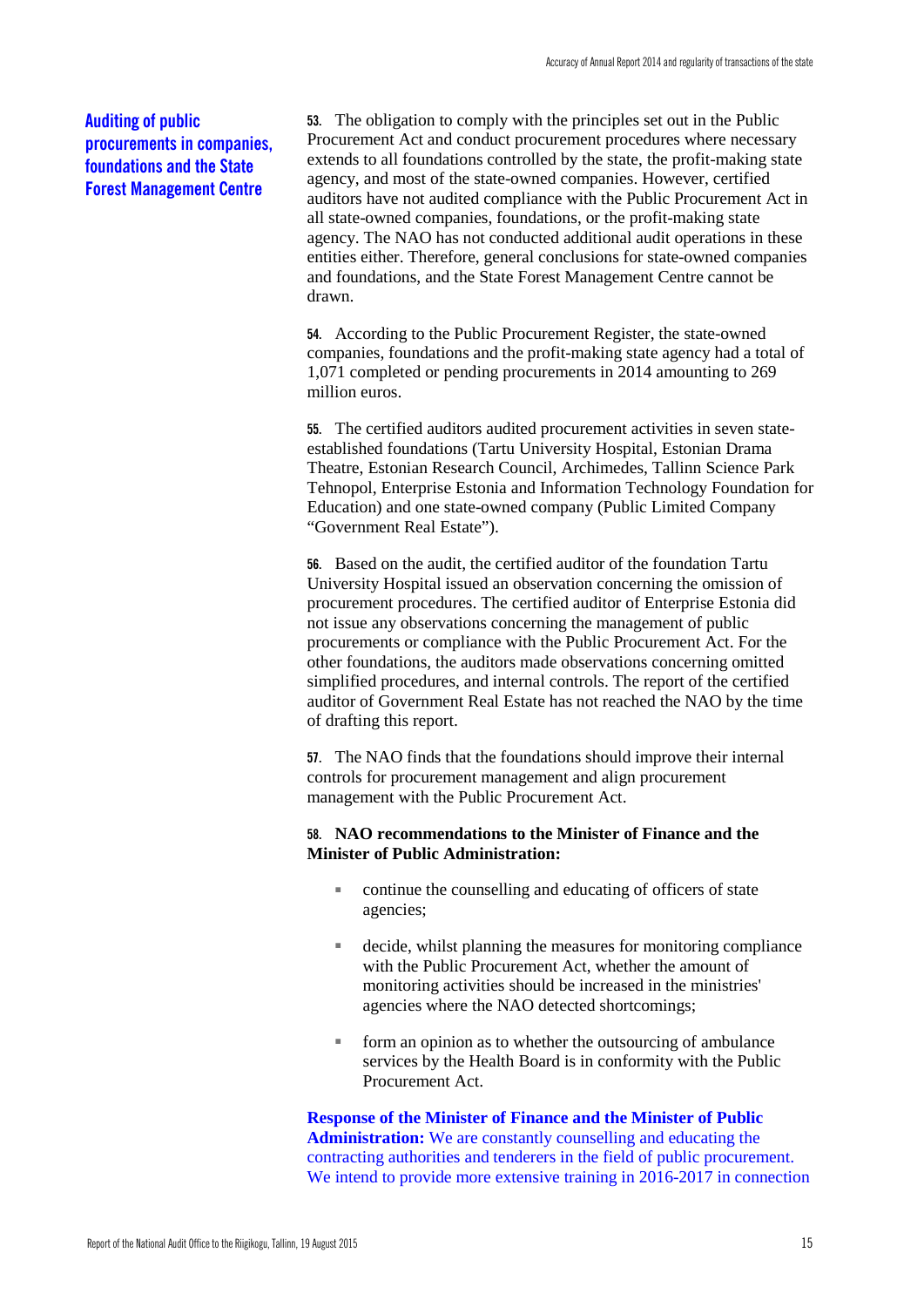with the expected adoption of the new Public Procurement Act in April 2016.

The regular monitoring of public procurement is based on the annual exante risk analysis. In the future, we will take into account the observations of the NAO when preparing risk analyses and work plans. This year, the regular monitoring focuses on the procurement activities of several ministries.

As for outsourcing ambulance services, the Ministry of Finance has already formed its opinion. Additionally, we note that pursuant to § 19 (1) of the Public Procurement Act, the contracting authority is not required to conduct a procurement procedure for the said services - instead, it must respect the general principles of managing public procurements and enter into a written procurement contract, if the value of services exceeds 10,000 euros. If the expected value of the contract exceeds 40,000 euros, the intention to enter into such contract must be made public on its web site or on the web site of the Public Procurement Register. As far as we know, the Health Board has made public on its web site its intention to enter into such contract and the terms and conditions of the call for tenders which means that the Public Procurement Act has not been violated.

#### <span id="page-17-0"></span>**Audits of the implementation of security measures of information systems have not been conducted in all cases**

**59.** The NAO scrutinised the ministries and their agencies to determine whether the audits of the implementation of security measures of information systems (ISKE) affecting accounting (hereinafter "ISKE audits") have been carried out.

**60.** The obligation to implement and audit ISKE is governed by Regulation No. 252 of the Government of the Republic of 20 December 2007 on "System of security measures for information systems" which requires conducting an independent audit of the implementation of the system of security measures whereby the time limit and frequency of this audit depend on the security level assigned to the database. The objective of implementing ISKE is to ensure an adequate level of security for data processed in the information systems. The accuracy of financial information depends on this.

- **61.** As a result of audits, the NAO made the following observations:
	- Already during the audit of the annual accounts 2011 and the regularity of transactions, the NAO detected that the implementation of security measures of information systems in the Police and Border Guard Administration was not completed. Over the recent years, the said authority has addressed the issues of ISKE stocktake, preparation of a list of security measures and planning their implementation. According to the explanations provided to the NAO, the ISKE audit will be commissioned in 2015 at the latest, but that's yet to happen.
	- The Ministry of Education and Research has failed to commission in due time the mandatory repeated ISKE audit to evaluate the Estonian Education Information System (EHIS) and

#### **ISKE audits**

#### Time limits for and frequency of audits of implementation of ISKE

- The first ISKE audit of a database with a high security level must be conducted by 1 March 2010 at the latest and repeated every two years.
- The first ISKE audit of a database with a medium security level must be conducted by 1 December 2010 at the latest and repeated every three years.
- The first ISKE audit of a database with a low security level must be conducted by 1 March 2011 at the latest and repeated every four years.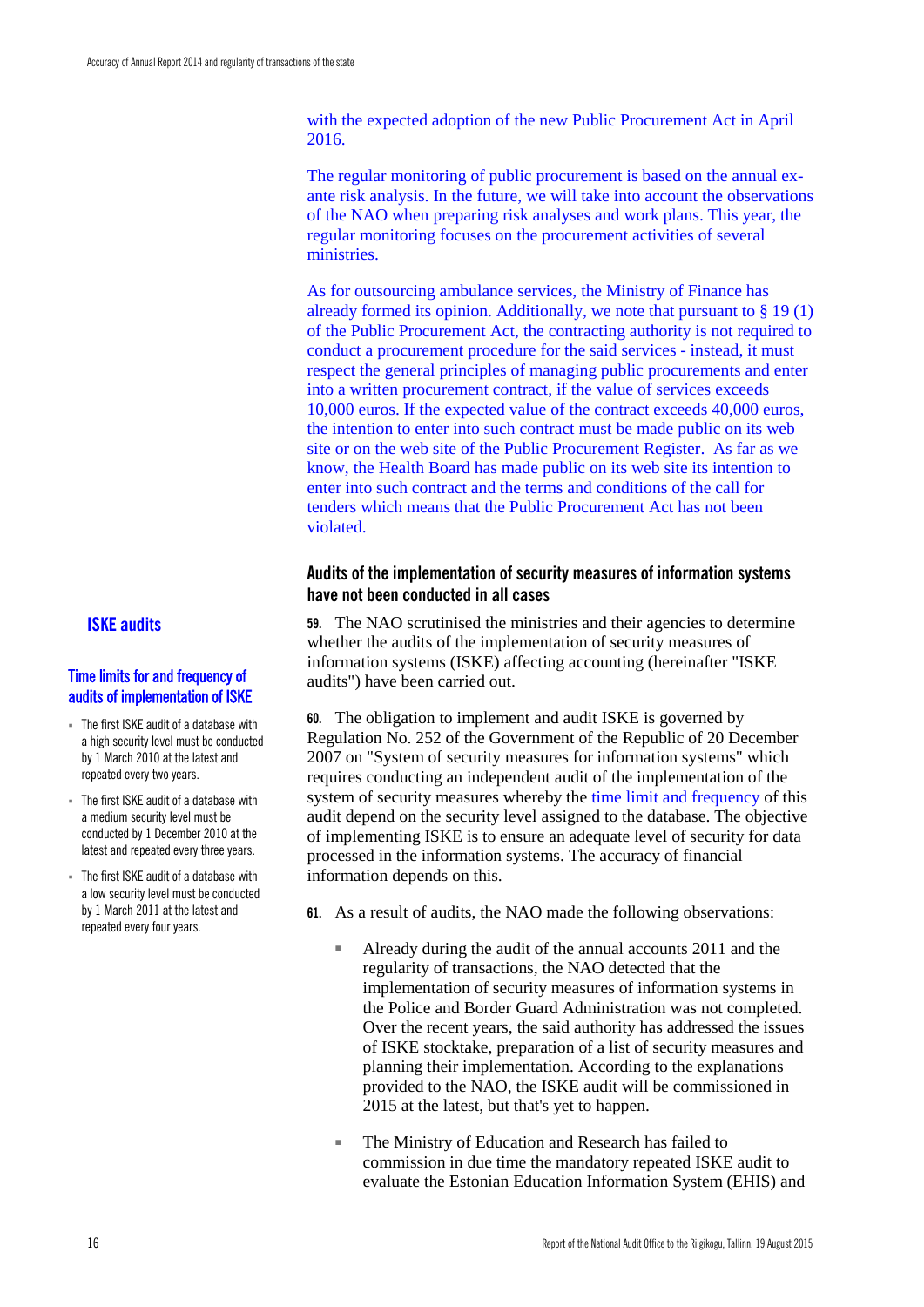the Road Administration has failed to do the same with the traffic register (ARIS). In the ISKE implementation audit conducted for the ARIS information system in 2010, several material shortcomings were highlighted, but since the audit efforts have not been renewed, there is no information as to whether the shortcomings have been eliminated.

- Within the government area of the Ministry of the Environment, the ISKE audits of the following systems have been omitted: Recreational Fisheries Information System, Document Management System of the Ministry of the Environment, Environmental Register, National Register for Forest Resource Accounting, National Register of Earth Deposits, and Information System of the National Packaging Register.
- In the Ministry of Foreign Affairs, visas are processed in the Visa Register. This register is administered by the Ministry of the Interior which has not commissioned an ISKE audit to evaluate the information system.

**62.** ISKE audits have been conducted for information systems essential for state accountancy like the accounting software SAP, the Balance Sheet Records System and the State Treasury's information system e-Treasury. The audits did not reveal material shortcomings.

**63.** The ISKE audit provides an independent and professional assessment that the implemented security measures are sufficient for achieving and maintaining data security. The NAO has recommended that the ministries commission the required audits and the ministries have undertaken to do so.

### <span id="page-18-0"></span>**Opinion on the accuracy of the Consolidated Annual Accounts of the State for 2014**

<span id="page-18-1"></span>**The annual accounts of the state are accurate in all material respects.**

**64. The annual accounts of the state, which indicate that the state's consolidated result for 2014 was 242.6 million euros and its total consolidated assets amounted to 15.45 billion euros as at 31/12/2014, give a true and fair view of the state's financial status, performance result and cash flow for the financial year ended in all material respects and in accordance with the Generally Accepted Accounting Principles of Estonia. Accuracy of annual accounts**

> **65.** In the opinion of the NAO, the accounting management in state agencies is solid and the quality of accounting is good. Agencies of the Ministry of Education and Research and the Ministry of Culture featured the highest number of irregularities.

**66.** Pursuant to the recommendation made by the NAO, the Ministry of Finance is planning to make changes in the reporting of national accounts. According to the planned changes, the substantive and formal requirements to the annual reports of ministries, constitutional institutions and the Government Office will be simplified, i.e. a complete annual report will no longer be prepared - instead, the basic financial statements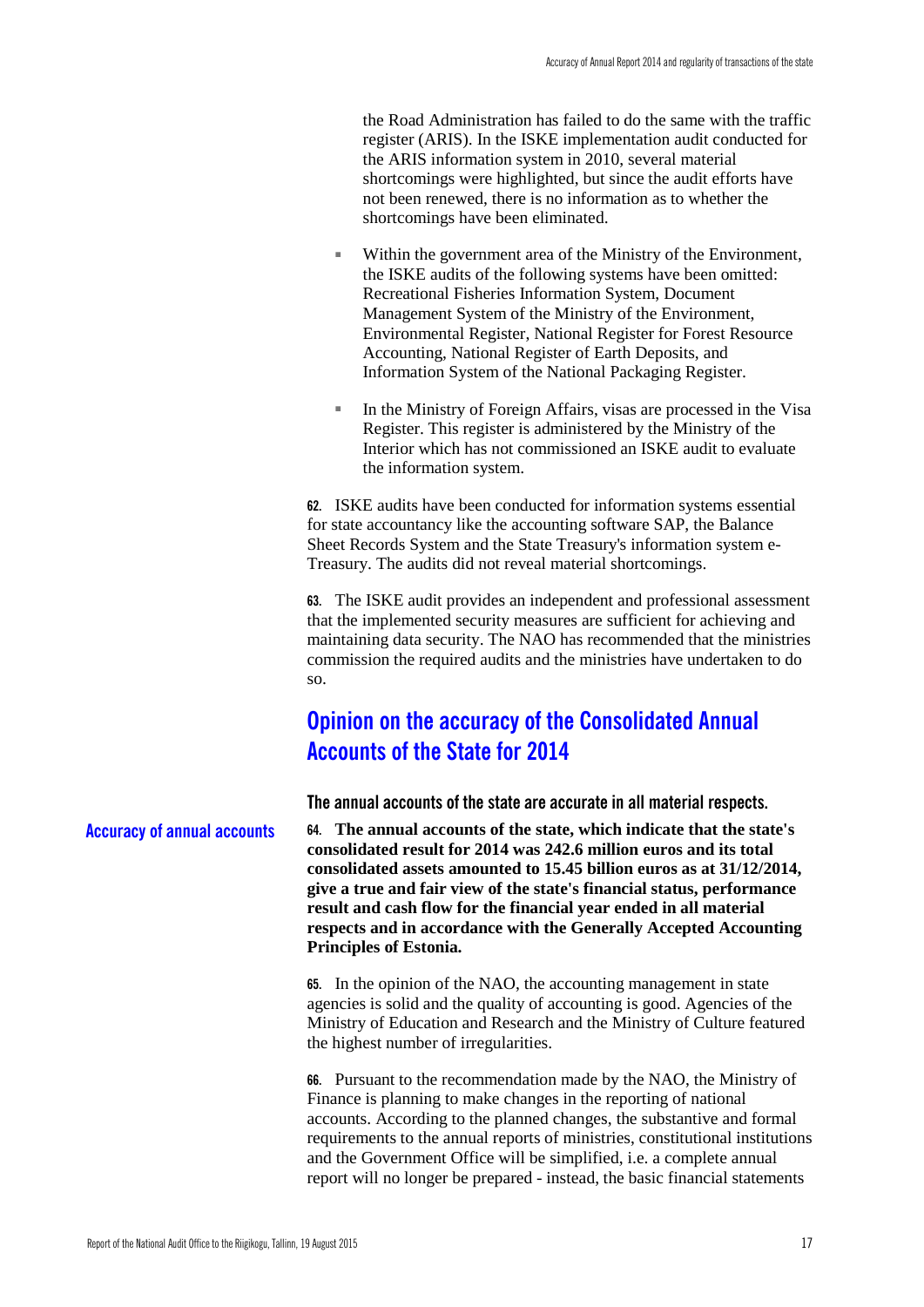(balance sheet, income statement, state budget execution report) will be drawn up in the Balance Sheet Records System. This allows the ministries to save working time which otherwise would be spent on preparing hefty reports. The changes are to be effected in 2016 for the annual reports to be submitted for 2015.

**67.** The Ministry of Finance intends to complete the project of combining support services which began in January 2010 by 1 June 2017 at the latest. Thereby, the financial, personnel and payroll accounting of all ministries and their agencies and of the Government Office will be handled centrally by the State Shared Service Centre.

#### <span id="page-19-0"></span>**State forest is recognised without considering its specifics**

**68.** Similarly to the previous years, the NAO disagrees with the Minister of the Environment and the Minister of Finance as regards the principles of accounting for state forests and maintains that these are inappropriate for state assets. Further, the NAO draws the attention of the users of the state's annual accounts to the fact that the applicable accounting methods used for state forests fail to provide sufficient information on the changes in the value of the forests over the years.

**69.** As at 31 December 2013, the book value of state forests was 776 million euros, whereas as at the end of 2014, it was 3.19 billion euros. The value of state forests has changed because the discount rate used for measuring fair value was reduced from 6% to 4%, and new forecasts covering a period of 10 years were used for accounting for expected sales revenue, forest management costs and felling quotas. The effect of the change in discount rate on the value of state forests amounted to 1.1 billion and the effect of the change in forecasts amounted to 1.3 billion euros.

**70.** According to the accounting methods applicable to state forests as of 2010, the balance sheet reflects only the value of forests intended for cutting, which is determined on the basis of the average sales price estimate for ten years - in other words, only discounted income from the sale of timber to be cut in the future has been recognised on the balance sheet. Since other forests are not recognised on the balance sheet, the balance sheet does not allow drawing conclusions on the condition and value of such forests.

**71.** In order to obtain an overview of the developments which occurred in state forests during the accounting year, one must read the State Forest Management Centre's annual report and its notes.

#### <span id="page-19-1"></span>**The accounting of the foundations controlled by the state and the state's public undertakings is generally at a good level**

**72.** The annual accounts of the state contain the financial indicators of state-owned companies, foundations controlled by the state and the profitmaking state agency. Certified auditors have audited the annual accounts of these entities, and the NAO has taken their opinion into account in expressing an opinion on the state's annual accounts.

**73.** The opinions of the certified auditors of the 2013 annual accounts of public undertakings and foundations are unqualified except for the

#### **Drawing attention to the state forest accounting policies**

**Discount rate** – a rate for converting future cash flows into current value. The discount rate is established in the General Rules of State Accountancy and it applies to all entities consolidated into the annual accounts of the state.

§ 48 (9) of the General Rules of State Accountancy provides that the annual discount rate is 4% (used to be 6% until 24 November 2014)

**Opinions of certified auditors on the annual reports of companies and foundations controlled by the state and of the profit-making state agency**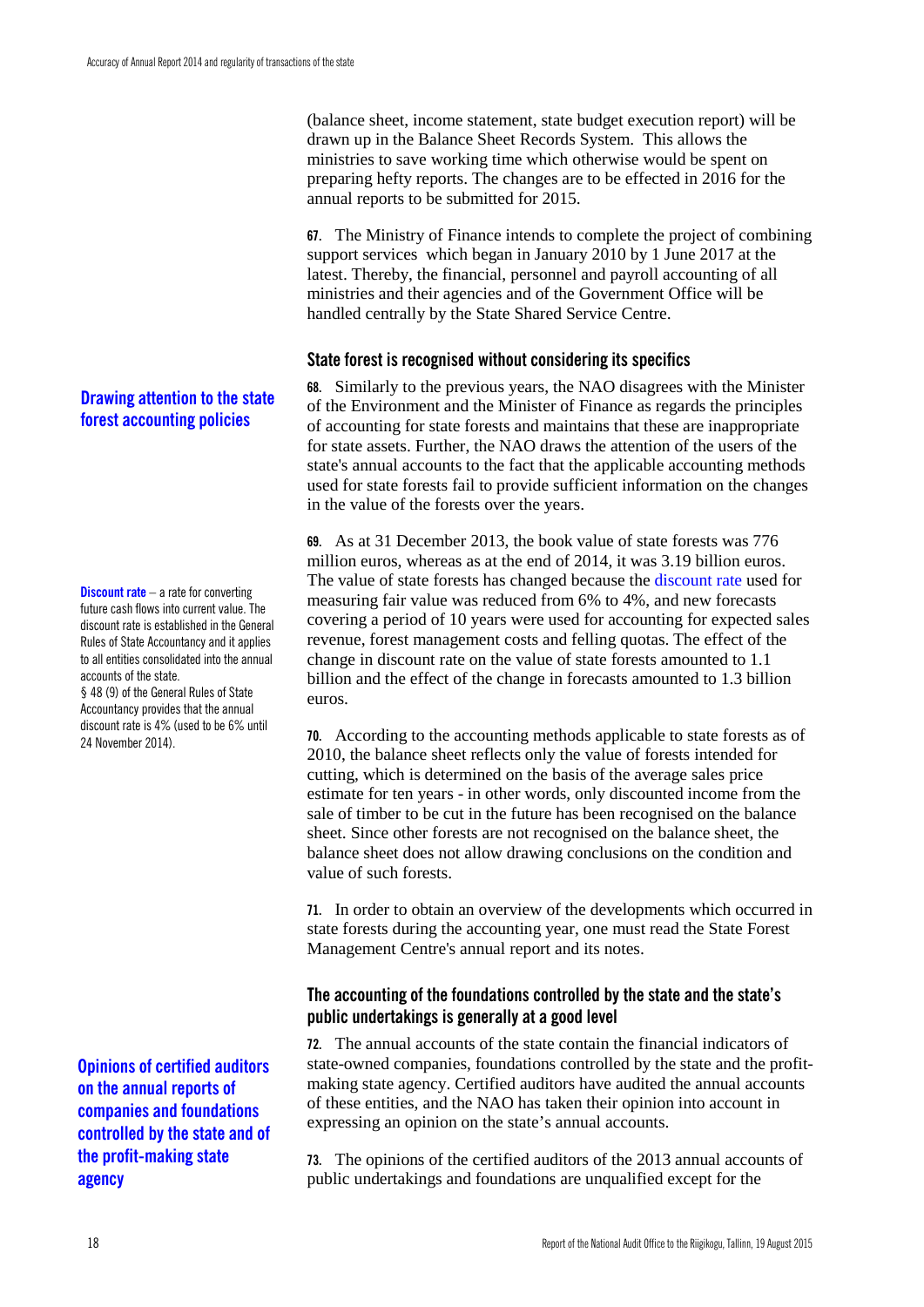opinions provided on the annual accounts of AS Tallinna Sadam, AS Eesti Teed and the foundation Tallinn Science Park Tehnopol . The auditor did not provide an opinion on the annual accounts of AS Estonian Air. These circumstances did not affect the opinion of the NAO on the accuracy of the annual accounts of the state.

**74.** As at 31 December 2014, the annual accounts of AS Tallinna Sadam include assets related to cargo transport amounting to 44.3 million euros, and quays and territories for the transport of passengers amounting to 6.6 million euros - totalling 50.9 million euros. The auditor of the company issued an observation that in assessing the value of the said assets the corporate management relied on the cash flow estimate which, in the auditor's opinion, was not supported by the current cargo transport capacities, the revenue from passenger transport, or the information learned during the audit. The management of AS Tallinna Sadam tested the value of assets but did not consider it necessary to write down assets on that basis. The auditor has issued a similar observation in the preceding years.

**75.** Similarly to the two earlier years, the auditor of AS Estonian Air opted not to provide an opinion because the annual accounts had been drawn up based on the premise that the company is a going concern, but the auditor was not assured in that regard. Te European Commission has initiated proceedings to inspect whether the loans given by the State of Estonia to Estonian Air in 2011-2013 constitute unauthorised state aid. As a result of the inspection the Commission may require premature repayment of loans. The State of Estonia has submitted an application to the Commission to receive authorisation for providing state aid to Estonian Air, but the proceedings are pending and the result is unknown. The management of Estonian Air has admitted that the company is unable to repay the loans prematurely. Hence, the ability of AS Estonian Air to continue its operations depends on the whether the European Commission authorises the state aid granted to Estonian Air.

### <span id="page-20-0"></span>**Conclusions of the NAO regarding the audited areas**

**76.** The following table provides an overview of areas audited by the NAO and the main conclusions regarding the audited areas. The monetary value of policy areas as in the 2014 state budget execution report.

| <b>Audited area</b>                                                                                                          | <b>Monetary</b><br>value in<br><b>2014, in EUR</b> | <b>Are the</b><br><b>transactions</b><br>correctly<br>recognised in the<br>accounts? | <b>Have the principles of the</b><br>listed legislation been<br>respected in conducting<br>transactions within the<br>audit scope? |  |
|------------------------------------------------------------------------------------------------------------------------------|----------------------------------------------------|--------------------------------------------------------------------------------------|------------------------------------------------------------------------------------------------------------------------------------|--|
| <b>Collection of revenue, incl. taxes and social</b><br>security contributions, sale of goods and services,<br>other revenue | 6.960 billion                                      | Yes                                                                                  | Yes                                                                                                                                |  |
| Receipt of support, incl. mediation of support                                                                               | 733 million                                        | Yes                                                                                  | <b>Yes</b>                                                                                                                         |  |
| Granting of support, incl. mediation of support                                                                              | 3.673 billion                                      | Yes                                                                                  | Yes                                                                                                                                |  |

#### **Table 1. Overview of audit areas and the corresponding opinions of the NAO**

**Assets value test** is used to identify the need to lower the value of assets. During value test, the estimated sale price or instrumental value of the asset (so-called recoverable amount) is determined, and if both are smaller than the balance sheet value of the asset, the asset must be written down.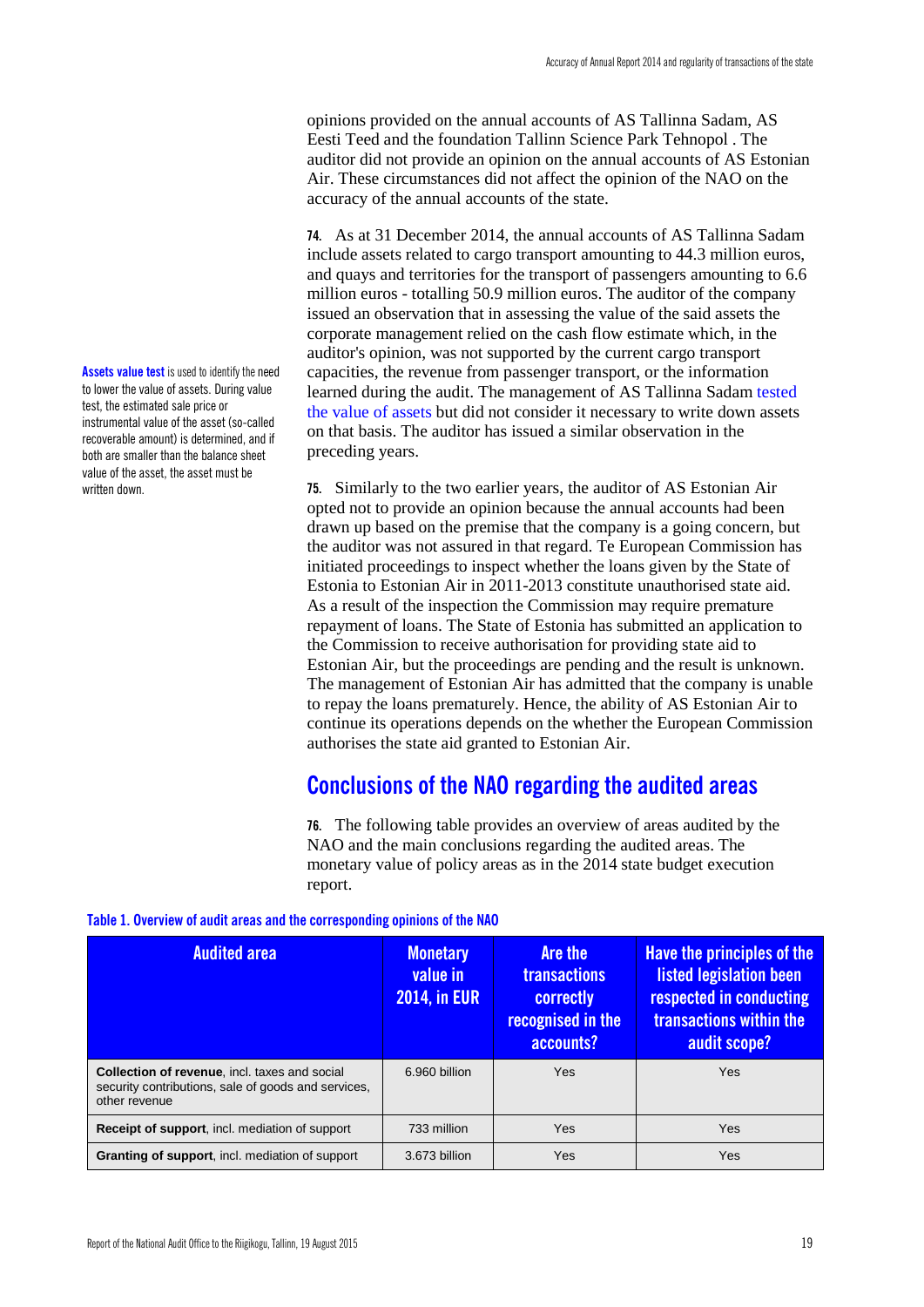| Effecting of <b>operating expenses</b> and assumption<br>of commitments, incl. labour and management<br>costs, other operating expense, financial<br>expenses, effecting of public procurement | 3.892 billion | <b>Yes</b> | Yes        |
|------------------------------------------------------------------------------------------------------------------------------------------------------------------------------------------------|---------------|------------|------------|
| <b>Transactions in state assets, incl. investments,</b><br>financing transactions, effecting of public<br>procurement                                                                          | 448 million   | <b>Yes</b> | <b>Yes</b> |
| <b>Depositing of public funds (interest revenue)</b><br>from bonds, deposits and loans, other financial<br>revenue)                                                                            | 11 million    | <b>Yes</b> | Yes        |
| <b>Exercise of founder's rights in foundations, non-</b><br>profit associations and profit-making agencies;<br>state participation in legal persons governed by<br>private law                 | 174 million   | <b>Yes</b> | <b>Yes</b> |

**77.** A summary of audited areas and the NAO's opinions, broken down by ministries, is set out in Annex 1 hereto. The NAO has given detailed explanations of the omissions found and recommendations on how to avoid them in the audit reports and memos sent to state accounting entities. The financial audit reports are available on the website of the NAO.

/signed digitally/

Alar Karis Auditor General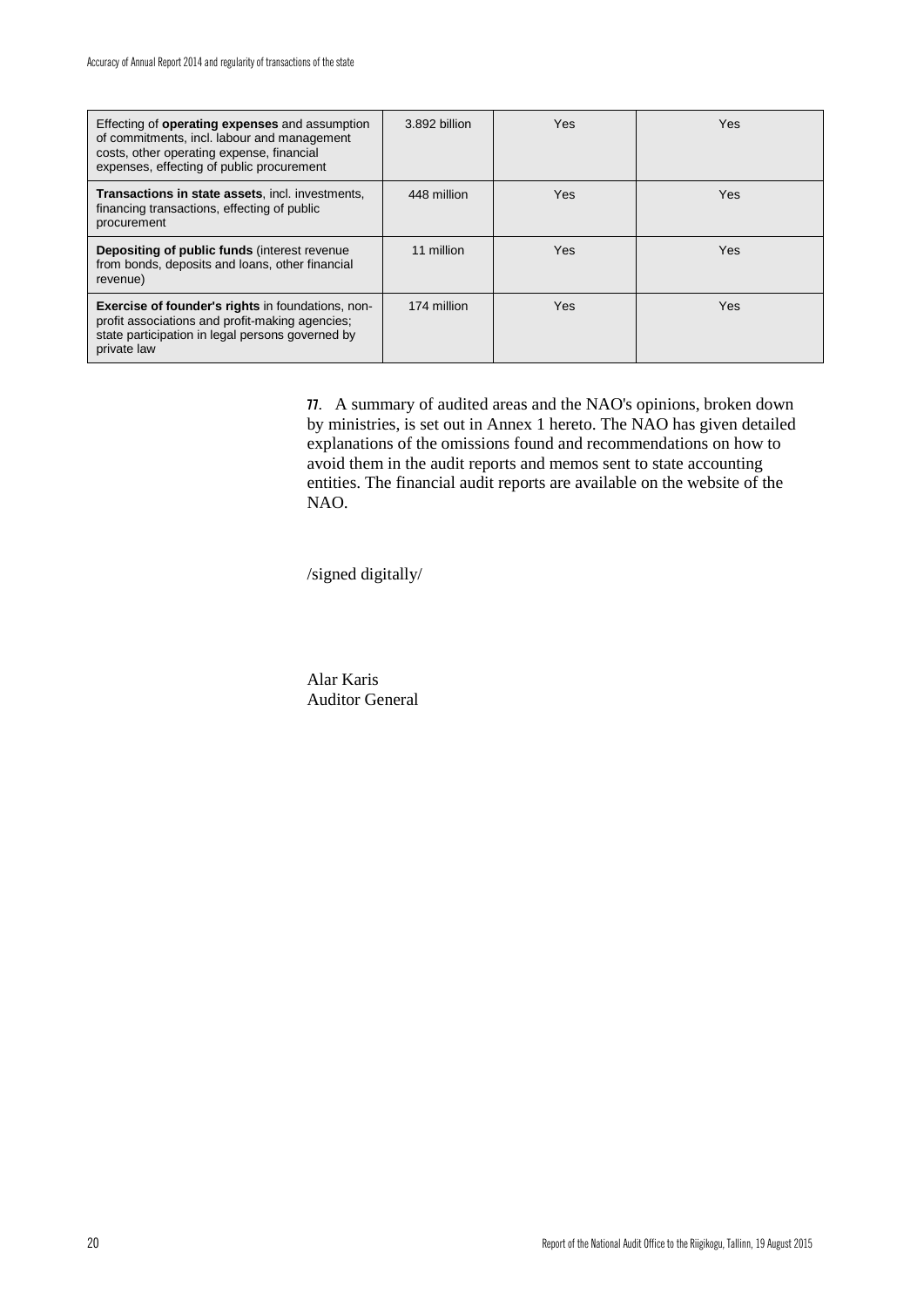### <span id="page-22-0"></span>**NAO recommendations to and replies from the Minister of Finance and the Minister of Public Administration**

On the basis of the audit, the NAO made several recommendations to the Ministry of Finance. On 14 August 2015, the ministers sent their response to the recommendations made by the NAO.

#### **Overall comments on the audit report**

The NAO report provides a sound overview of the problems in the financial management of ministries, the Government Office and constitutional institutions, and serves as valuable input for harmonising and improving the management of public finances.

The following table, column "Replies from the ministers", provides our opinions as regards the government areas of the Minister of Finance and the Minister of Public Administration without distinguishing between the ministers.

We would like to thank the NAO for their efforts and look forward to continued constructive cooperation over the forthcoming accounting periods.

#### **Planning, implementing and reporting on the implementation of the state budget**

#### **18. NAO recommendations to the Minister of Finance and the Minister of Public Administration:**

- outline, in the consolidated annual report of the state, justifications for carrying forward significant amounts from the accounting year to the following year, and include a reference to the location of more detailed information;
- disclose, on the web site of the Ministry of Finance, complete information on the amounts carried forward from the preceding budgetary year to the next;
- disclose, in a separate column of or notes to the state budget execution report, the funds carried forward from the preceding financial year to the accounting year, broken down by the ministries - similarly to funds carried forward to the following year;
- plan, on uniform basis and in full amount, the funds of all ministries necessary for the performance of statutory functions within their respective budgets;
- recognise the environmental charges in the budget and the accounts of the Ministry of the Environment, because it, and not the Ministry of Finance, is responsible for managing these charges.

**(Paragraphs 6-17)**

#### **NAO recommendations Replies from the ministers Replies Replies Replies Replies Replies Replies Replies Replies Replies Replies Replies Replies Replies Replies Replies Replies Replies**

**Response of the Minister of Finance and the Minister of Public Administration:** We agree that providing a more detailed justification for carrying funds forward increases the transparency of using the money. The balances of revenue accounts carried forward comprise mostly foreign aid which is received from the donors as prepayments in accordance with the conditions established by them. The specific use of EU funds is not known at the time of transferring prepayments to the Ministry of Finance. In turn, the Ministry of Finance transfers to the intermediate bodies a large prepayment which is distributed between many individual projects. Including such individual projects in the notes to the annual report of the state would add too much detailed information. In the report for 2014, as opposed to previous years, we provided more detailed explanations on the funds carried forward, but we undertake to re-examine the possibility of making the explanations even more detailed when drafting the report for 2015.

Further, we agree that the state budget execution report could be made even more detailed for the reader. However, we have to admit that the page size sets its limits and adding another column where a large number of rows would remain empty might not be the best solution. In the future, we will prepare a summary table broken down by the government areas of ministries, annex it to the state budget execution report, and include references to more detailed information. Furthermore, we point out that the analysts in the State Budget Department use the analysis of the expenses incurred in the final months of the year and the funds carried forward to prepare the next year's budget and review the ministries' requests for additional funding, and that this issue is addressed at the meetings of secretaries general and during the budget negotiations.

In connection with the developments in the financial management system (accrual-based state budget from 2017, and activity-based from 2020), we intend to harmonise the principles of recognising transactions to eliminate the current differences between the accounting principles used in budgeting and accounting. Harmonisation requires the restructuring of guidelines and the counselling of contributors to the management of public finances during the transition period.

For cash-based budgeting we rely on the rule that revenue is recognised in the budget of the government area which receives the money. The responsibility for the collection of environmental charges is divided on the basis of a cooperation agreement between the government area of the Ministry of the Environment (imposition of charges) and the government area of the Ministry of Finance (collection of charges). Hence, the Ministry of Finance is responsible for collecting the environmental charges.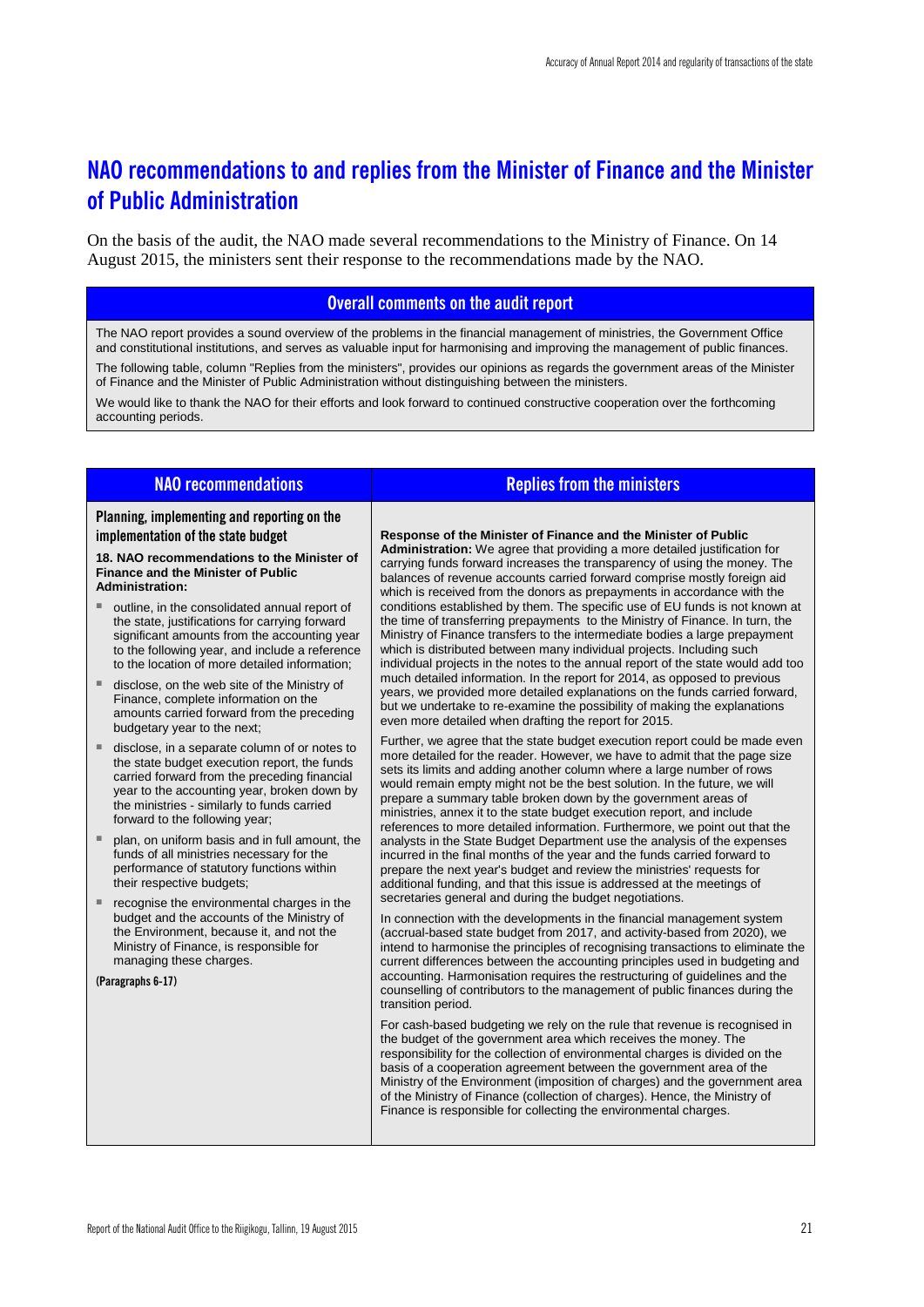| <b>Entry into lease contracts</b><br>32. NAO recommendations to the Minister of<br><b>Finance and the Minister of Public</b><br><b>Administration:</b><br>ensure that during the budget planning and<br>negotiation process the agencies plan<br>commitments arising from financial lease<br>contracts as financing transactions;<br>draw the attention of state agencies to the<br>ш<br>fact that the lease contracts to be entered<br>into must not contain conditions which are<br>disadvantageous for the state (e.g. in the<br>case of termination, the imposition of a fine,<br>compensation for loss from the sale of<br>property, obligation to honour the remaining<br>payments, and long term of advance notice<br>of termination).<br>(Paragraphs 25-31) | Response of the Minister of Finance and the Minister of Public<br>Administration: We are aware that in some cases assets are intentionally<br>acquired subject to an operating lease contract although it would be<br>economically more efficient to use financial lease. This could be due to the<br>simpler state budget rules applicable to operating lease. In addition to the<br>provision of counselling, we intend to modify the relevant guidelines and<br>address the topic at briefings. Further, we'll use our analysis capabilities to<br>address this problem. As from 2015, we collect information on the long-term<br>liabilities arising from the envisaged financial and operating lease contracts.                                                                                                                                                                                                                                                                                                                                                                                                                                                                                                                                                                                                                                                                                                                                                                                                                                                                                                                         |
|---------------------------------------------------------------------------------------------------------------------------------------------------------------------------------------------------------------------------------------------------------------------------------------------------------------------------------------------------------------------------------------------------------------------------------------------------------------------------------------------------------------------------------------------------------------------------------------------------------------------------------------------------------------------------------------------------------------------------------------------------------------------|----------------------------------------------------------------------------------------------------------------------------------------------------------------------------------------------------------------------------------------------------------------------------------------------------------------------------------------------------------------------------------------------------------------------------------------------------------------------------------------------------------------------------------------------------------------------------------------------------------------------------------------------------------------------------------------------------------------------------------------------------------------------------------------------------------------------------------------------------------------------------------------------------------------------------------------------------------------------------------------------------------------------------------------------------------------------------------------------------------------------------------------------------------------------------------------------------------------------------------------------------------------------------------------------------------------------------------------------------------------------------------------------------------------------------------------------------------------------------------------------------------------------------------------------------------------------------------------------------------------------------------------------|
| Exercise of membership rights in non-profit<br>associations<br>43. NAO recommendations to the Minister of<br><b>Finance and the Minister of Public</b><br><b>Administration:</b><br>determine, in collaboration with the ministries<br>governing the participating holdings, the<br>objectives of participating in non-profit<br>associations and whether participation in all<br>such associations is justified.<br>see to it that the exercise of membership<br>ш<br>rights in non-profit associations is brought<br>into conformity with the State Assets Act;<br>analyse whether participation in NPAs<br>ш<br>should be decided by the Government of the<br>Republic, or alternatively, by the ministries<br>themselves.<br>(Paragraphs 38-42)                 | Response of the Minister of Finance and the Minister of Public<br>Administration: We have started the regularisation of the membership of<br>state agencies in NPAs. By 1 August, the exercisers of membership rights<br>will submit reports to us. For NPAs where the state is not a statutory member<br>we consolidate and review the justifications provided by the exercisers of<br>membership rights as to their participation in the NPAs.<br>In order to align the exercise of membership rights with the State Assets Act,<br>we request the termination of membership in NPAs for which the Ministry in<br>question does not request the government to designate the entity exercising<br>the membership rights.<br>The government should still remain the body who decides the state's<br>membership in order to maintain uniform principles of participating in the<br>activities of NPAs. This issue can be further addressed during the<br>preparation of the White Paper on Participatory Policy-making.                                                                                                                                                                                                                                                                                                                                                                                                                                                                                                                                                                                                                       |
| Procurement activities of state agencies<br>58. NAO recommendations to the Minister of<br><b>Finance and the Minister of Public</b><br><b>Administration:</b><br>continue the counselling and educating of<br>officers of state agencies;<br>decide, whilst planning the measures for<br>monitoring compliance with the Public<br>Procurement Act, whether the amount of<br>monitoring activities should be increased in<br>the ministries' agencies where the NAO<br>detected shortcomings;<br>form an opinion as to whether the<br>outsourcing of ambulance services by the<br>Health Board is in conformity with the Public<br>Procurement Act.<br>(Paragraphs 44-57)                                                                                            | Response of the Minister of Finance and the Minister of Public<br>Administration: We are constantly counselling and educating the<br>contracting authorities and tenderers in the field of public procurement. We<br>intend to provide more extensive training in 2016-2017 in connection with the<br>expected adoption of the new Public Procurement Act in April 2016.<br>The regular monitoring of public procurement is based on the annual ex-ante<br>risk analysis. In the future, we will take into account the observations of the<br>NAO when preparing risk analyses and work plans. This year, the regular<br>monitoring focuses on the procurement activities of several ministries.<br>As for outsourcing ambulance services, the Ministry of Finance has already<br>formed its opinion. Additionally, we note that pursuant to § 19 (1) of the<br>Public Procurement Act, the contracting authority is not required to conduct a<br>procurement procedure for the said services - instead, it must respect the<br>general principles of managing public procurements and enter into a written<br>procurement contract, if the value of services exceeds 10,000 euros. If the<br>expected value of the contract exceeds 40,000 euros, the intention to enter<br>into such contract must be made public on its web site or on the web site of<br>the Public Procurement Register. As far as we know, the Health Board has<br>made public on its web site its intention to enter into such contract and the<br>terms and conditions of the call for tenders which means that the Public<br>Procurement Act has not been violated. |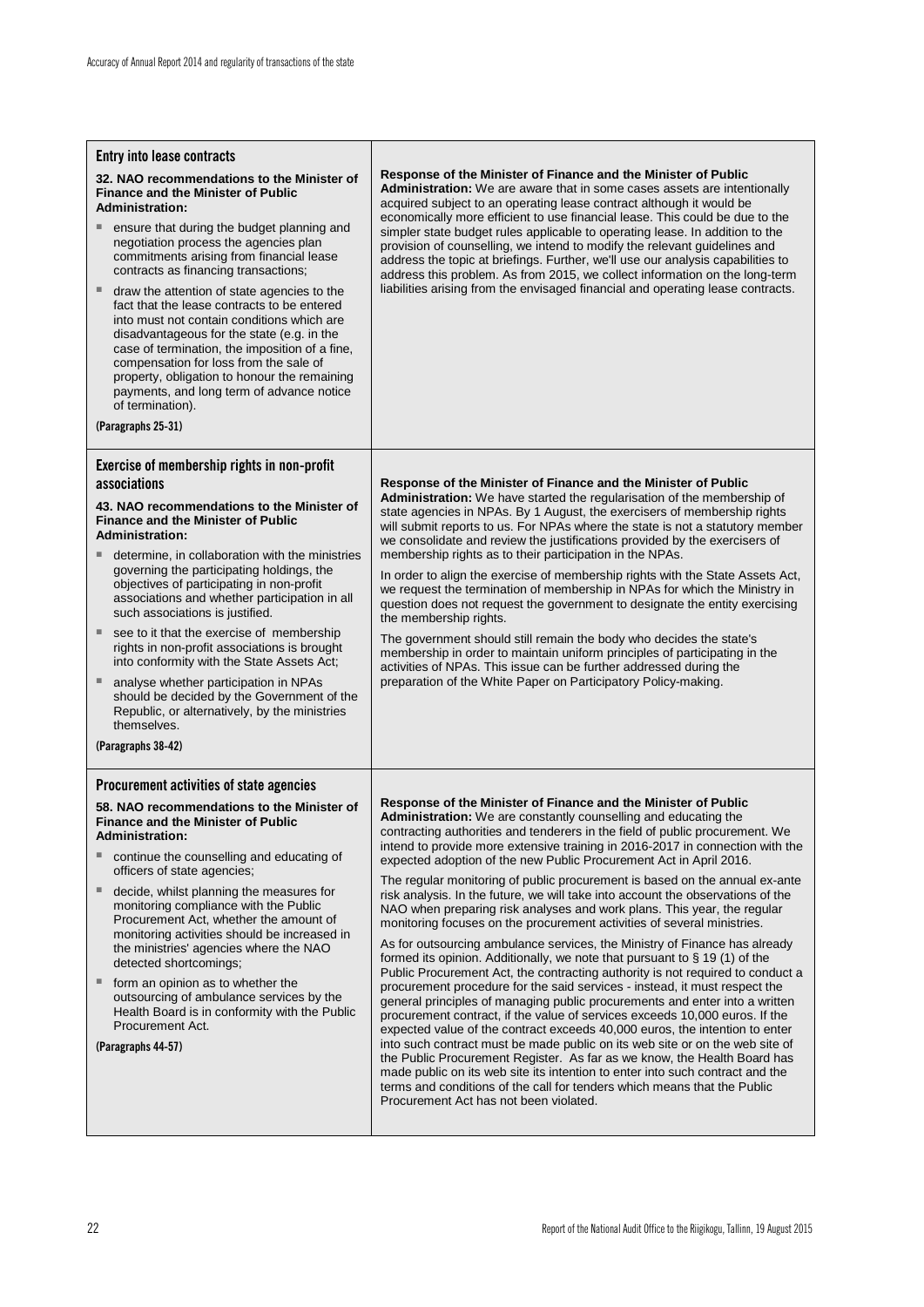### <span id="page-24-0"></span>**Overview of the Consolidated Annual Report**

The Consolidated Annual Report of the State has been prepared pursuant to the State Budget Act and the Generally Accepted Accounting Principles of Estonia. The Consolidated Annual Report of the State comprises the state's annual accounts with the State Budget Execution Report (i.e. the state's consolidated and unconsolidated report), additional information about local governments, the public sector and the government sector, and the management report.

The accounts of 17 state accounting entities with the agencies in their areas of government, the State Forest Management Centre, 67 foundations under the control of the state and 31 companies are consolidated in the consolidated annual accounts of the state. Additional information is given about 215 local authorities, and the indicators of the foundations, non-profit organisations and subsidiaries under their control are also included. On top of the above, additional information about the government sector and public sector also contains legal entities in public law and entities under their direct or indirect control.

The Minister of Finance and the Minister of Public Administration are responsible for the preparation of the Consolidated Annual Report of the State and state accountancy is organised by the Financial Accounting Department of the State Shared Service Centre.

### <span id="page-24-1"></span>**Description of audit**

#### **Justification and objective of audit**

Pursuant to the State Budget Act, the National Audit Office must give its opinion on the accuracy of the Annual Accounts of the State and the regularity of transactions.

The objective of the audit is to express an opinion on the accuracy of the Consolidated Annual Accounts of the State for 2014 and the regularity of transactions. The Annual Accounts of the State contain the balance sheet of consolidated and unconsolidated assets and liabilities as at 31.12.2014, the consolidated and unconsolidated income statement, report on changes in net assets and cash flow statement for the financial year ended on 31.12.2014 a summary of the accounting policies and procedures used in preparing the annual accounts and other explanatory notes. The annual accounts contain the state budget execution report as a supplementary statement.

#### **Principles of expressing an opinion**

The opinion of the National Audit Office on the accuracy of the annual accounts of the state and the regularity of transactions means that

- the annual accounts are correct if they were prepared according to the Generally Accepted Accounting Principles and the Accounting Act, and disclose all of the significant information that gives a true and fair view of the state's financial status; and
- transactions are legal if performed in compliance with the State Budget Act, the 2014 State Budget Act and the 2014 State Budget Act Amendment Act.

Observations made in the report are findings which, due to the irrelevance of the amounts and the circumstances related to the appearance thereof, did not affect the opinion of the National Audit Office regarding the accuracy of the annual accounts and the regularity of transactions, but which could result in significant errors in the annual accounts or regularity of transactions under different conditions. An observation is deemed significant if being aware of it has an impact on the user of the annual accounts. Significance depends on the content of the observation and its monetary amount, and it is evaluated against the background of the surrounding conditions. The monetary value of significance is found as a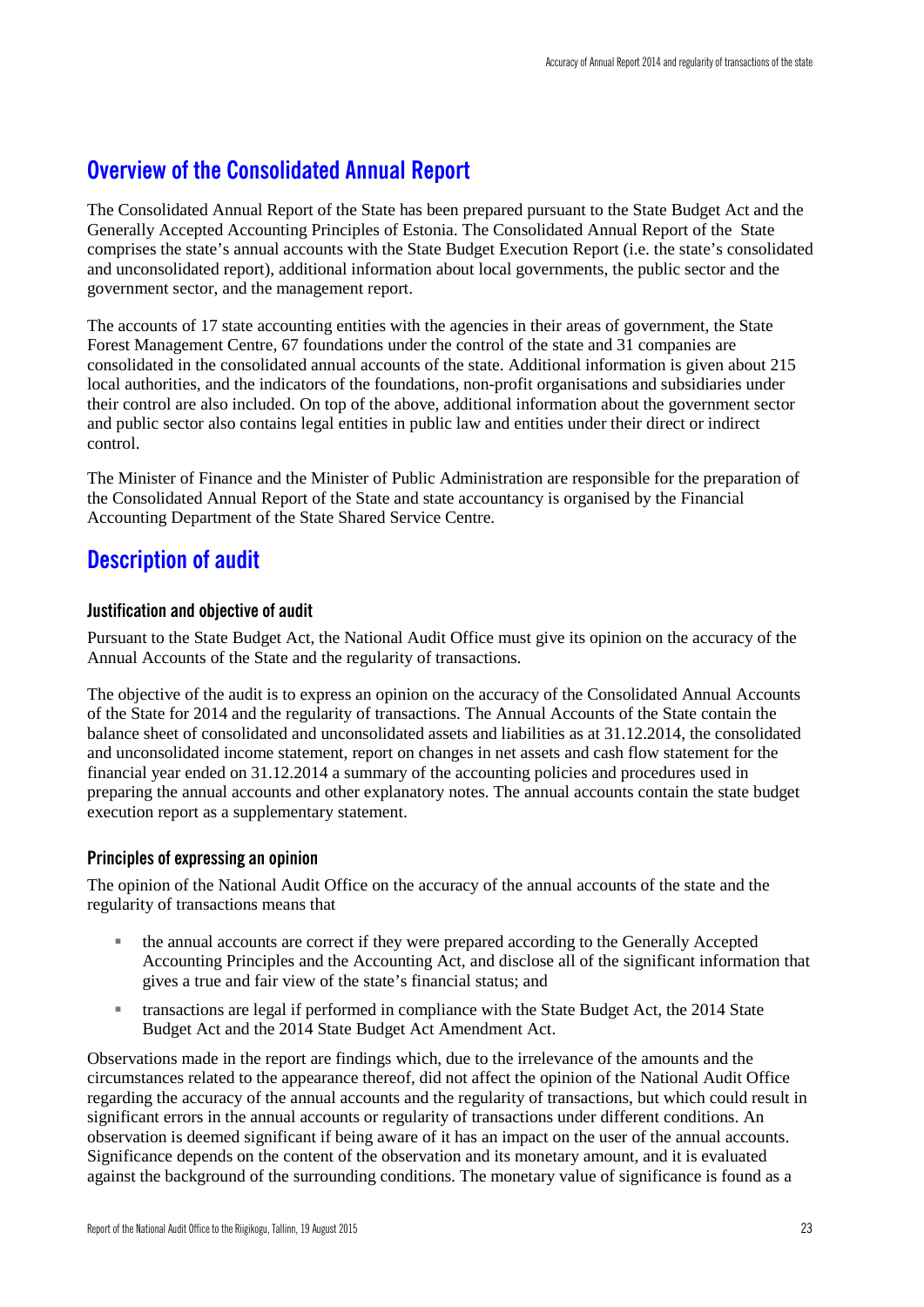percentage of the assets calculated on the basis of the data given in the Consolidated Annual Accounts of the State.

#### **Scope of audit**

In the course of giving an opinion on the accuracy of the state's 2014 annual accounts, the National Audit Office evaluated the compliance of the annual accounts with the Generally Accepted Accounting Principles of Estonia. The Generally Accepted Accounting Principles are based on internationally recognised accounting policies and procedures (EU directives on accountancy, international standards of financial accounting and international standards of state accountancy) and their main requirements are established in the Accounting Act of the Republic of Estonia, which are supplemented by the guidelines issued by the Accounting Principles Board as well as the General Rules of State Accountancy.

In order to express an opinion on the regularity of transactions, the NAO audited whether or not the transactions of state agencies were performed in accordance with the State Budget Act, the 2014 State Budget Act and the 2014 State Budget Act Amendment Act in all material respects. For this purpose the NAO focused on the expediency and transparency of state budget implementation by checking the expedient use of the investments and expenses of state agencies, their adherence to the budget and the justification of prepayments and expenses.

In addition to expressing an opinion on adherence to the State Budget Act, the NAO paid attention to adherence to the main principles of the Public Procurement Act and the State Assets Act when auditing regularity. For this purpose it checked, on a random basis, whether the procedure stipulated in the Public Procurement Act was followed in the case of acquisitions that exceeded the limit and whether the main principles of public procurements had been adhered to in respect of smaller acquisitions and evaluated whether assets had been used, preserved and transferred prudently.

#### **Limitation of the scope**

The annual accounts of the state contain the financial indicators of public undertakings, foundations controlled by the state and profit-making state agency. The annual accounts of companies, foundations and profit-making state agency were audited by certified auditors. The NAO considered the opinions of certified auditors when expressing its opinion of the annual accounts of the state. The certified auditors who provided their opinions on the annual accounts of foundations, companies and the profit-making state agency did not assess the regularity of their transactions (except for the certified auditors mentioned in paragraph 55 hereof) and the NAO has not performed any additional activities in this respect.

The NAO does not provided an opinion on the management report presented as part of the Consolidated Annual Report of the State. The numerical values in the management report originating directly from the annual accounts were checked.

The NAO did not carry out audit procedures to check additional information (annual accounts) about local authorities, the public sector or the government sector disclosed in the Consolidated Annual Report of the State.

#### **Focus of audit**

The NAO carried out the audit in accordance with INTOSAI (International Organisation of Supreme Audit Institutions) auditing standards which address the auditing of financial statements and the legality of transactions in the framework of an audit of financial statements. These standards require that an audit be planned and performed in a manner that allows the auditor to decide with sufficient assurance that the financial statements are free of any material misstatements and that transactions comply with the legislation specified in the description of the scope of the audit in all material respects.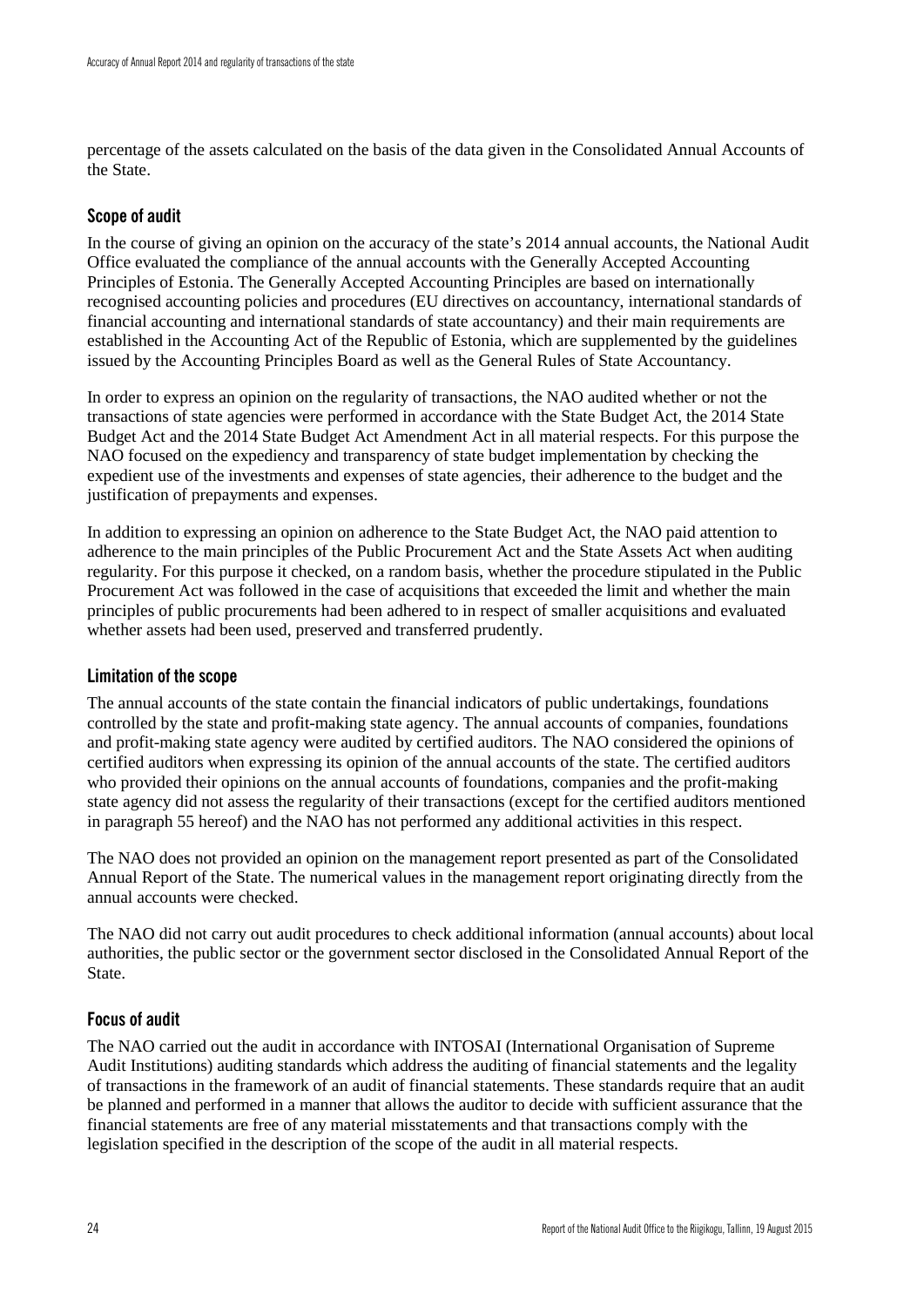During the audit, evidence was collected on the numerical values and disclosed information included in the annual accounts and on the regularity of transactions. To facilitate the planning of appropriate audit operations, the NAO considered the internal control system introduced for drawing up true and fair annual accounts and ensuring the legality of transactions without providing an opinion on the effectiveness of internal controls. Also, the audit looked into the relevance of accounting policies, the reasoning behind accounting estimates, and the overall presentation of the annual accounts.

The NAO is of the opinion that the audit provides a sufficient basis for expressing an opinion on the accuracy of the annual accounts and the regularity of transactions.

#### **Time of completing the audit**

The audit was completed in July 2015.

#### **Audit team**

Auditors of the Financial Audit Department took part in the audit, and it was managed by Gert Schultz, Senior Auditor of the Financial Audit Department in the capacity of Audit Manager, and Krista Zibo, Audit Manager.

#### **Contact particulars**

For further information on the audit, please contact the NAO Communication Service by phone: +372 640 0704 or +372 640 0777, or e-mail: riigikontroll@riigikontroll.ee

The electronic version of the audit report (pdf) is available on web site [http://www.riigikontroll.ee/.](http://www.riigikontroll.ee/)

The summary of the audit report is available in English also.

The reference number of the audit report in the NAO records system is 2-1.8/15/60116/9.

Postal address of the NAO:

Narva mnt 11a 15013 TALLINN Phone +372 640 0700 Fax +372 661 6012 riigikontroll@riigikontroll.ee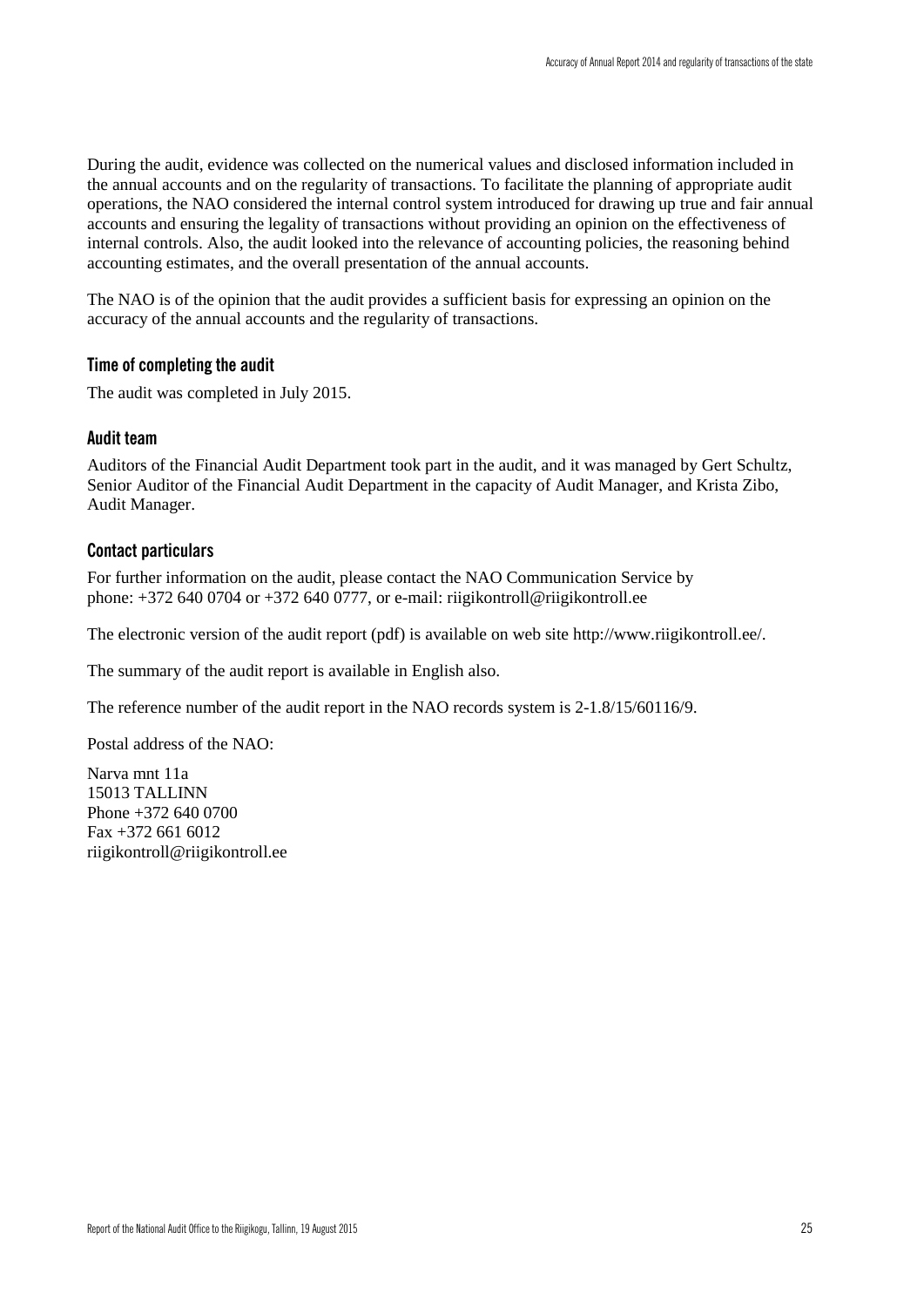### <span id="page-27-0"></span>**Earlier audits of the consolidated annual report of the state by the National Audit Office**

- 12.08.2014 **Report of the National Audit Office on the 2013 Consolidated Annual Report of the State**
- 15.08.2013 **Report of the National Audit Office on the 2012 Consolidated Annual Report of the State**
- 27.08.2012 **Report of the National Audit Office on the 2011 Consolidated Annual Report of the State**
- 15.08.2011 **Report of the National Audit Office on the 2010 Consolidated Annual Report of the State**
- 31.08.2010 **Report of the National Audit Office on the 2009 Consolidated Annual Report of the State**

**All reports are available on the NAO web sit[e www.riigikontroll.ee](http://www.riigikontroll.ee/)**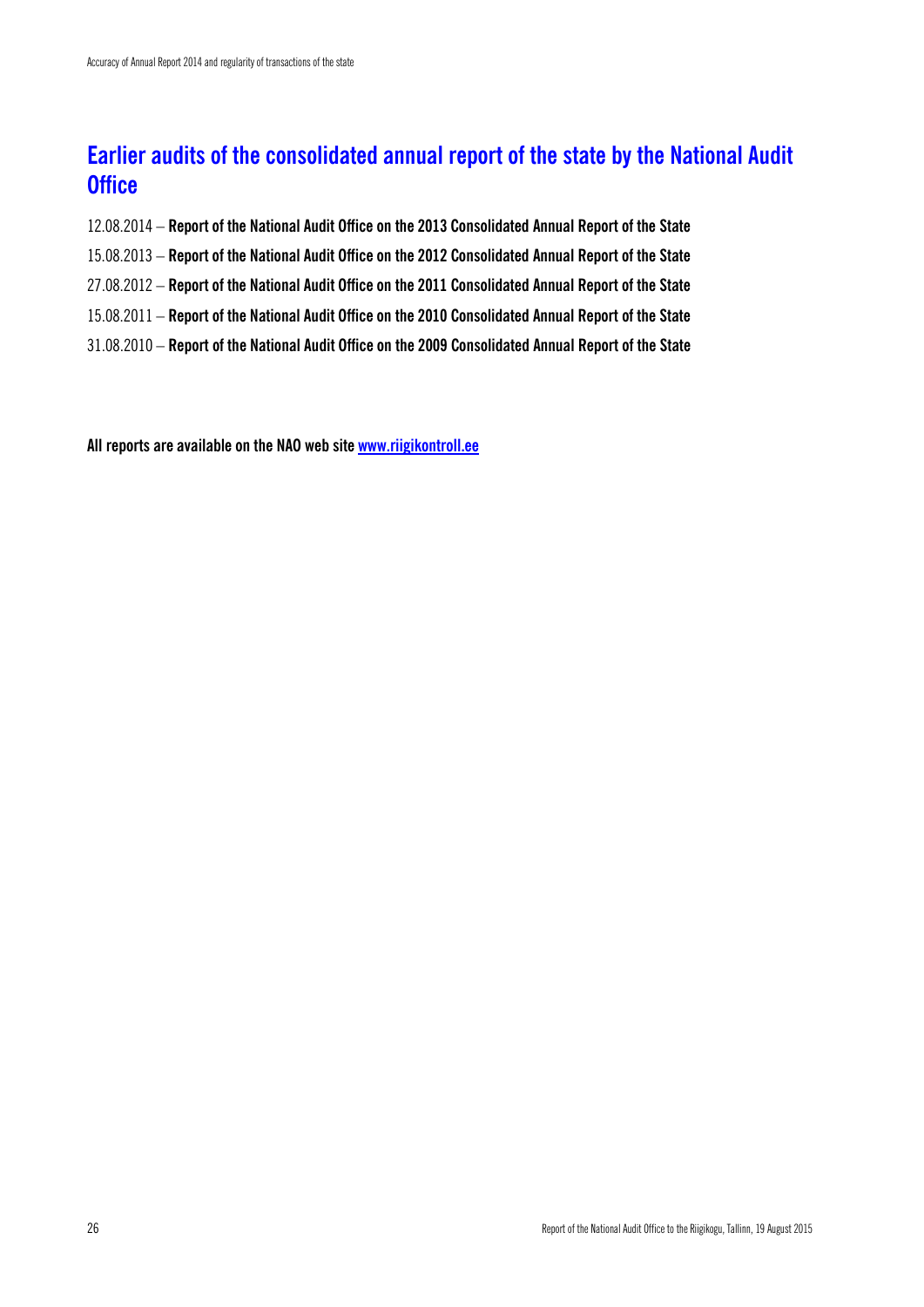### **Annex 1. Overview of audited areas broken down by the ministries and the Government Office, and the corresponding opinions of the NAO**

| <b>Audited area</b>                          |                                             | <b>Collection of</b><br>revenue, incl.<br>taxes and<br>social<br>security con-<br>tributions,<br>sale of goods<br>and services,<br>other<br>revenue | <b>Receipt</b><br>Οf<br>support,<br>incl.<br>mediation<br>οf<br>support | <b>Granting of</b><br>support, incl.<br>mediation of<br>support | <b>Effecting of</b><br>operating expenses<br>and assumption of<br>commitments, incl.<br>labour and<br>management costs,<br>other operating<br>expense, financial<br>expenses, effecting<br>of public<br>procurement | <b>Transactions in</b><br>state assets.<br>incl.<br>investments,<br>financing<br>transactions.<br>effecting of<br>public<br>procurement | Depositing of<br>public funds<br><i><b>(interest)</b></i><br>revenue from<br>bonds.<br>deposits and<br>loans, opening<br>balances for<br>banking<br>operations,<br>other financial<br>revenue) | <b>Exercise of</b><br>founder's rights in<br>foundations, non-<br>profit associations<br>and profit-making<br>agencies; state<br>participation in legal<br>persons governed<br>by private law |
|----------------------------------------------|---------------------------------------------|-----------------------------------------------------------------------------------------------------------------------------------------------------|-------------------------------------------------------------------------|-----------------------------------------------------------------|---------------------------------------------------------------------------------------------------------------------------------------------------------------------------------------------------------------------|-----------------------------------------------------------------------------------------------------------------------------------------|------------------------------------------------------------------------------------------------------------------------------------------------------------------------------------------------|-----------------------------------------------------------------------------------------------------------------------------------------------------------------------------------------------|
| <b>Ministry of</b><br><b>Education and -</b> | <b>Recognition in</b><br><b>accounts</b>    | Yes                                                                                                                                                 | Yes                                                                     | Yes                                                             | Yes                                                                                                                                                                                                                 | Observation was<br>issued                                                                                                               |                                                                                                                                                                                                | Yes                                                                                                                                                                                           |
| <b>Research</b>                              | <b>Regularity of</b><br><b>transactions</b> | Yes                                                                                                                                                 | Yes                                                                     | Yes                                                             | Observations were<br>issued                                                                                                                                                                                         | <b>Observations</b><br>were issued                                                                                                      |                                                                                                                                                                                                | Observations were<br>issued                                                                                                                                                                   |
| <b>Ministry of Justice</b>                   | <b>Recognition in</b><br><b>accounts</b>    | Yes                                                                                                                                                 | Yes                                                                     | Yes                                                             | Yes                                                                                                                                                                                                                 | Yes                                                                                                                                     |                                                                                                                                                                                                |                                                                                                                                                                                               |
|                                              | <b>Regularity of</b><br><b>transactions</b> | Yes                                                                                                                                                 | Yes                                                                     | Yes                                                             | Observation was<br>issued                                                                                                                                                                                           | <b>Observations</b><br>were issued                                                                                                      |                                                                                                                                                                                                |                                                                                                                                                                                               |
| <b>Ministry of</b><br><b>Defence</b>         | <b>Recognition in</b><br><b>accounts</b>    | Yes                                                                                                                                                 | Yes                                                                     | Yes                                                             | Yes                                                                                                                                                                                                                 | Yes                                                                                                                                     |                                                                                                                                                                                                |                                                                                                                                                                                               |
|                                              | <b>Regularity of</b><br><b>transactions</b> | Yes                                                                                                                                                 | Yes                                                                     | Yes                                                             | Observations were<br>issued                                                                                                                                                                                         | <b>Observations</b><br>were issued                                                                                                      |                                                                                                                                                                                                |                                                                                                                                                                                               |
| <b>Ministry of the</b><br><b>Environment</b> | <b>Recognition in</b><br><b>accounts</b>    | Yes                                                                                                                                                 | Yes                                                                     | Yes                                                             | Yes                                                                                                                                                                                                                 | Yes                                                                                                                                     |                                                                                                                                                                                                | Observations were<br>issued                                                                                                                                                                   |
|                                              | <b>Regularity of</b><br><b>transactions</b> | Yes                                                                                                                                                 | Observati<br>on was<br>issued                                           | Yes                                                             | Observation was<br>issued                                                                                                                                                                                           | <b>Observations</b><br>were issued                                                                                                      |                                                                                                                                                                                                | Yes, the State Forest<br><b>Management Centre</b><br>has not been audited                                                                                                                     |
| <b>Ministry of Culture</b>                   | <b>Recognition in</b><br><b>accounts</b>    | Yes                                                                                                                                                 | Yes                                                                     | Yes                                                             | Yes                                                                                                                                                                                                                 | Yes                                                                                                                                     |                                                                                                                                                                                                | Yes                                                                                                                                                                                           |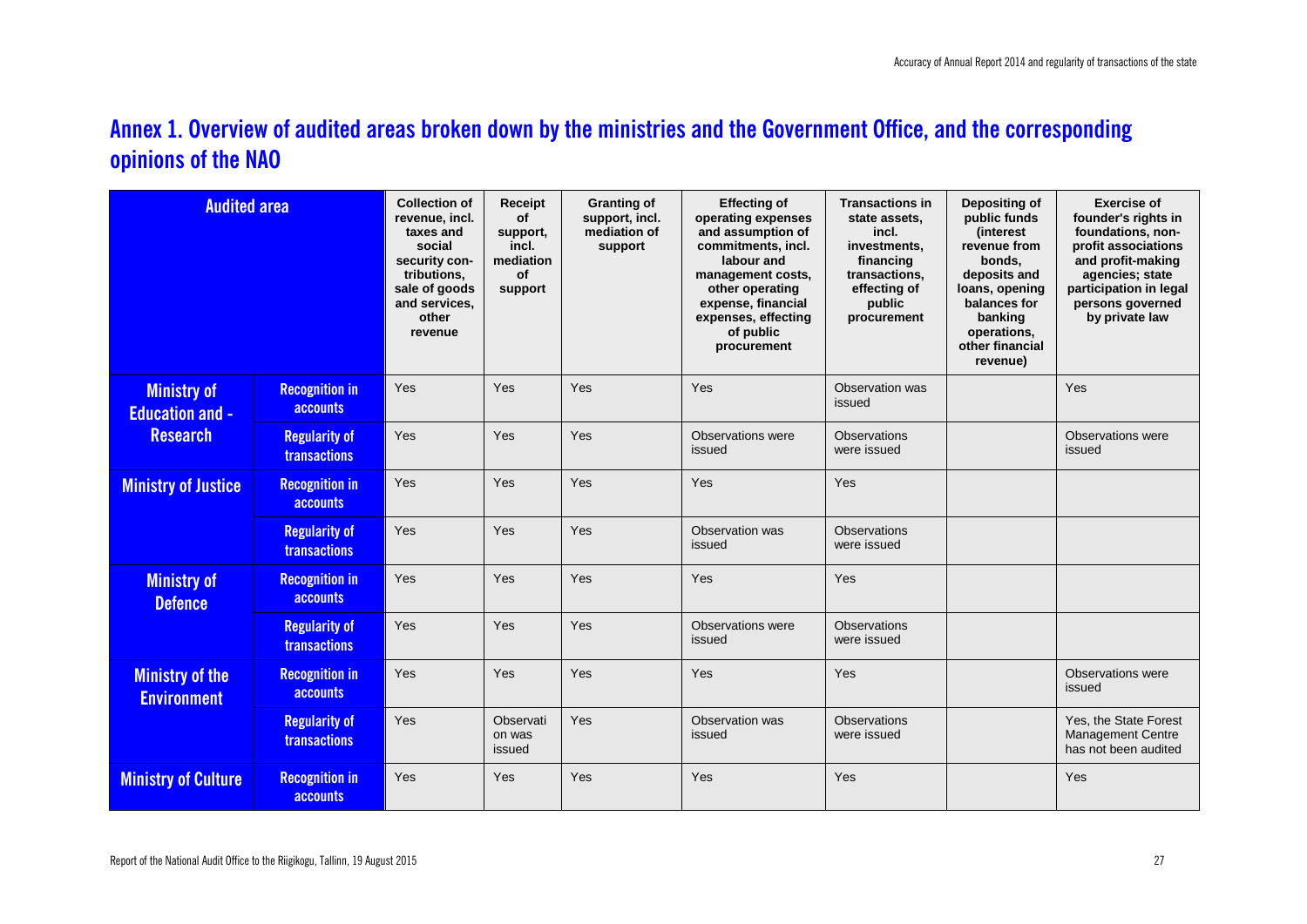| <b>Audited area</b>                           |                                             | <b>Collection of</b><br>revenue, incl.<br>taxes and<br>social<br>security con-<br>tributions,<br>sale of goods<br>and services,<br>other<br>revenue | Receipt<br>of<br>support,<br>incl.<br>mediation<br><b>of</b><br>support | <b>Granting of</b><br>support, incl.<br>mediation of<br>support                             | <b>Effecting of</b><br>operating expenses<br>and assumption of<br>commitments, incl.<br>labour and<br>management costs,<br>other operating<br>expense, financial<br>expenses, effecting<br>of public<br>procurement | <b>Transactions in</b><br>state assets.<br>incl.<br>investments,<br>financing<br>transactions,<br>effecting of<br>public<br>procurement | Depositing of<br>public funds<br>(interest)<br>revenue from<br>bonds,<br>deposits and<br>loans, opening<br>balances for<br>banking<br>operations,<br>other financial<br>revenue) | <b>Exercise of</b><br>founder's rights in<br>foundations, non-<br>profit associations<br>and profit-making<br>agencies; state<br>participation in legal<br>persons governed<br>by private law |
|-----------------------------------------------|---------------------------------------------|-----------------------------------------------------------------------------------------------------------------------------------------------------|-------------------------------------------------------------------------|---------------------------------------------------------------------------------------------|---------------------------------------------------------------------------------------------------------------------------------------------------------------------------------------------------------------------|-----------------------------------------------------------------------------------------------------------------------------------------|----------------------------------------------------------------------------------------------------------------------------------------------------------------------------------|-----------------------------------------------------------------------------------------------------------------------------------------------------------------------------------------------|
|                                               | <b>Regularity of</b><br><b>transactions</b> | Yes                                                                                                                                                 | Yes                                                                     | An observation<br>was issued<br>concerning a<br>violation of the<br><b>State Budget Act</b> | Observations were<br>issued concerning<br>violations of the State<br>Budget Act and the<br><b>Public Procurement</b><br>Act                                                                                         | <b>Observations</b><br>were issued<br>concerning<br>violations of the<br>State Budget Act<br>and the Public<br><b>Procurement Act</b>   |                                                                                                                                                                                  | Observations were<br>issued                                                                                                                                                                   |
| <b>Ministry of</b><br><b>Economic Affairs</b> | <b>Recognition in</b><br>accounts           | Yes                                                                                                                                                 | Yes                                                                     | Yes                                                                                         | Yes                                                                                                                                                                                                                 | Observation was<br>issued                                                                                                               |                                                                                                                                                                                  | Yes                                                                                                                                                                                           |
| and<br><b>Communications</b>                  | <b>Regularity of</b><br><b>transactions</b> | Yes                                                                                                                                                 | Yes                                                                     | Observation was<br>issued                                                                   | Observations were<br>issued                                                                                                                                                                                         | Yes                                                                                                                                     |                                                                                                                                                                                  | Limitation of scope of<br>audit for state-<br>controlled companies<br>and foundations                                                                                                         |
| <b>Ministry of</b><br><b>Agriculture</b>      | <b>Recognition in</b><br>accounts           | Yes                                                                                                                                                 | Yes                                                                     | Yes                                                                                         | Yes                                                                                                                                                                                                                 | Observation was<br>issued                                                                                                               |                                                                                                                                                                                  | Yes                                                                                                                                                                                           |
|                                               | <b>Regularity of</b><br><b>transactions</b> | Yes                                                                                                                                                 | Yes                                                                     | Yes                                                                                         | Observation was<br>issued                                                                                                                                                                                           | <b>Observations</b><br>were issued                                                                                                      |                                                                                                                                                                                  | Limitation of scope of<br>audit for state-<br>controlled companies<br>and foundations                                                                                                         |
| <b>Ministry of</b><br><b>Finance</b>          | <b>Recognition in</b><br><b>accounts</b>    | Yes                                                                                                                                                 |                                                                         | Observation was<br>issued                                                                   | Yes                                                                                                                                                                                                                 | Yes                                                                                                                                     | Yes                                                                                                                                                                              | Yes                                                                                                                                                                                           |
|                                               | <b>Regularity of</b><br><b>transactions</b> | Yes                                                                                                                                                 |                                                                         | Yes                                                                                         | Yes                                                                                                                                                                                                                 | Yes                                                                                                                                     | Yes                                                                                                                                                                              | Limitation of scope of<br>audit for state-<br>controlled companies<br>and foundations                                                                                                         |
| <b>Ministry of the</b>                        | <b>Recognition in</b><br>accounts           | Yes                                                                                                                                                 | Yes                                                                     | Yes                                                                                         | Yes                                                                                                                                                                                                                 | Yes                                                                                                                                     |                                                                                                                                                                                  | Yes                                                                                                                                                                                           |